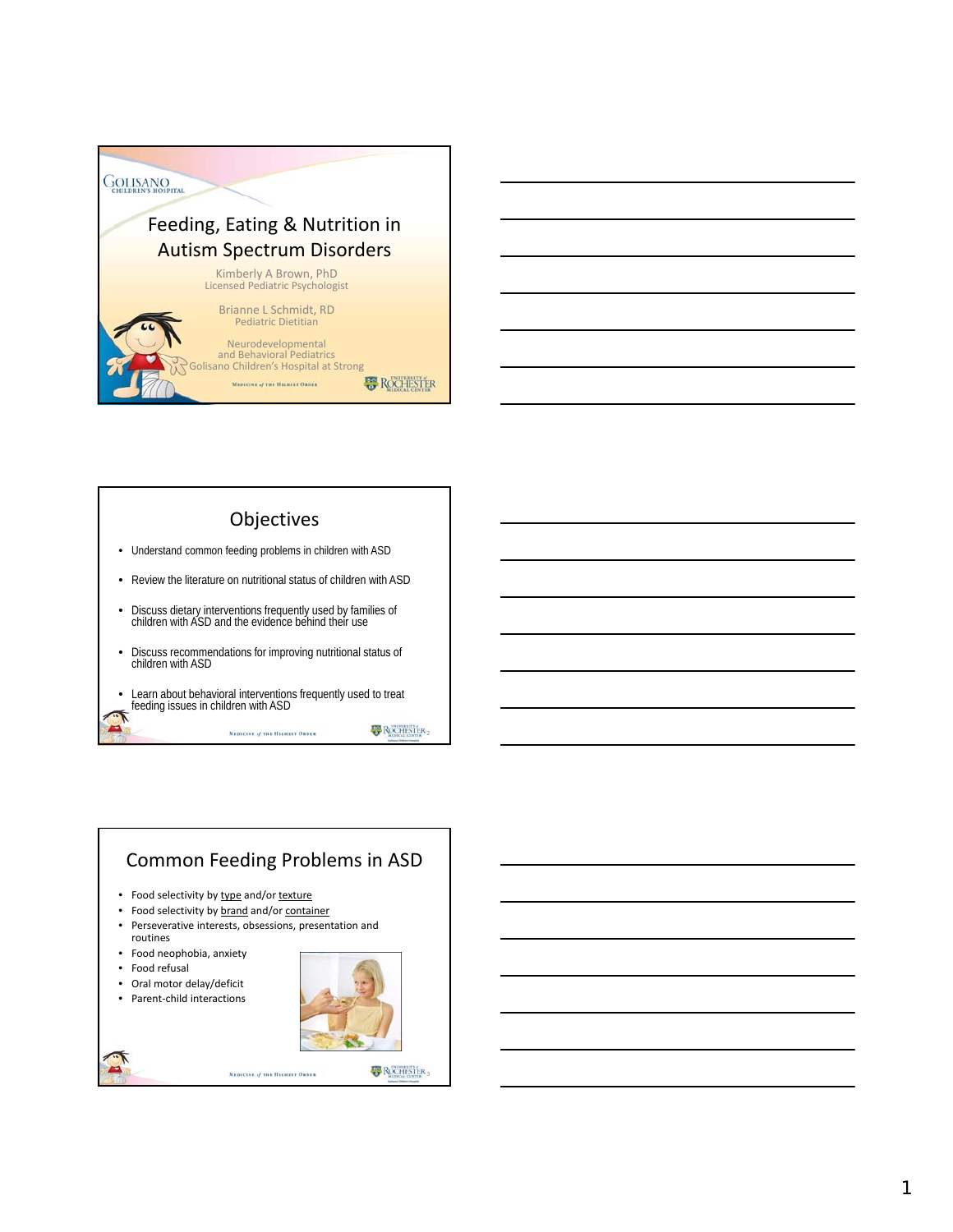



#### Perseverative Behaviors at Meals

- Bottles, cups
- Utensils, plates, bowls
- How food is presented on plate
- Food can't touch, only eat 1 food at a time
- Significant disruptive behaviors if food items are exactly the same

MEDICINE of THE HIGHEST ORDER

**EP** ROCHESTER

# Food Refusal

- Head turning
- Batting at the spoon
- Throwing food
- Spitting food out
- Holding food in the mouth (packing)
- Screaming
- Leaving the table refusing to sit\*\*

MEDICINE of THE HIGHEST ORDER

**B** ROCHESTER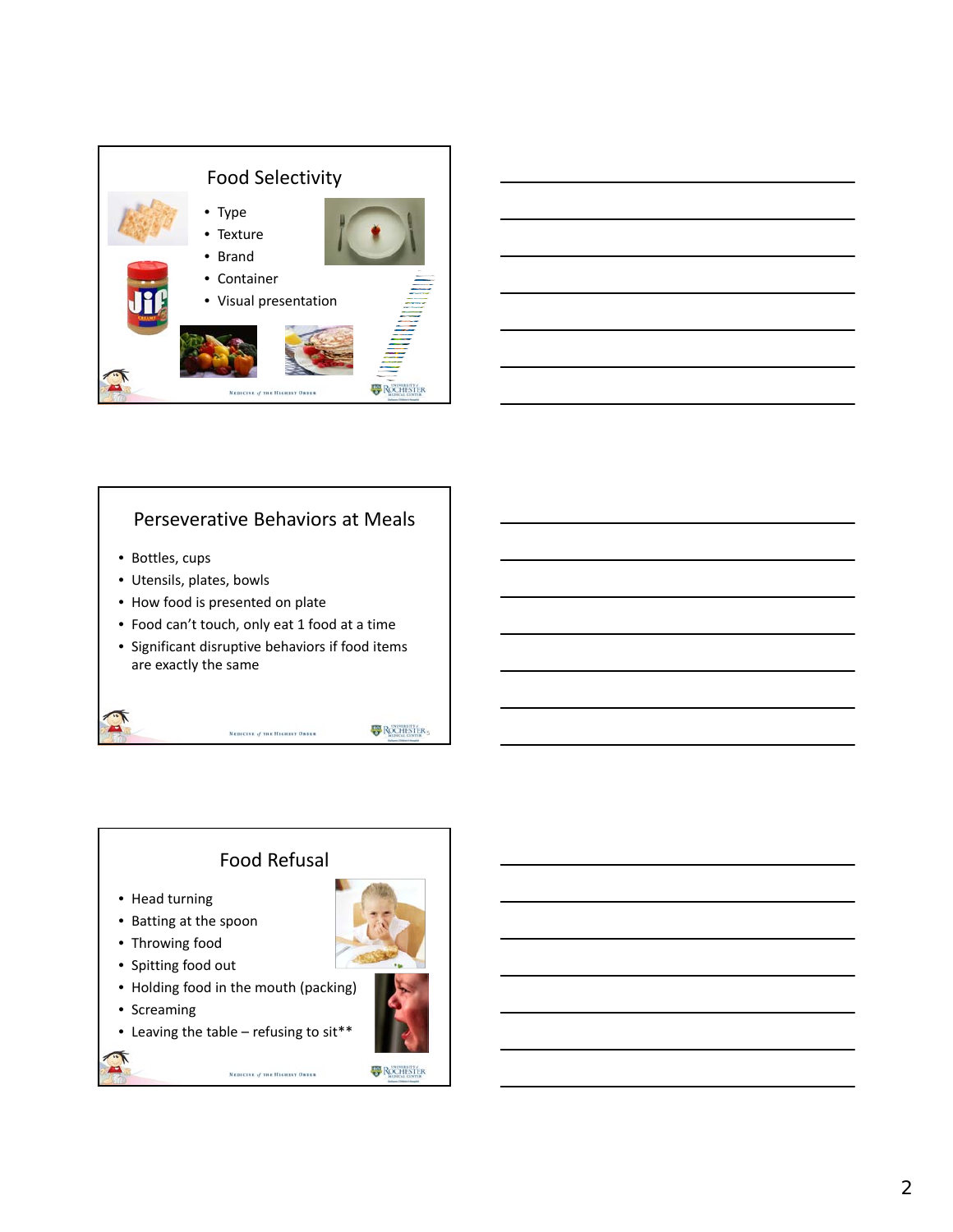#### Oral Motor Delays

MEDICINE of THE HIGHEST ORDER

- Poor tongue lateralization
- Delayed chewing skills
- Hypersensitive gag reflex
- Poor endurance/weak muscles
- Difficulty biting/tearing food
- Tactile and oral defensiveness





#### Current DSM Definition

- Persistent failure to eat adequately or gain weight, or significant weight loss over at least one month
- Not due to existing medical condition
- Not better accounted for by another mental health disorder or lack of food

MEDICINE of THE HIGHEST ORDER

- Onset before age 6
- Failure To Thrive

**B** ROCHESTER,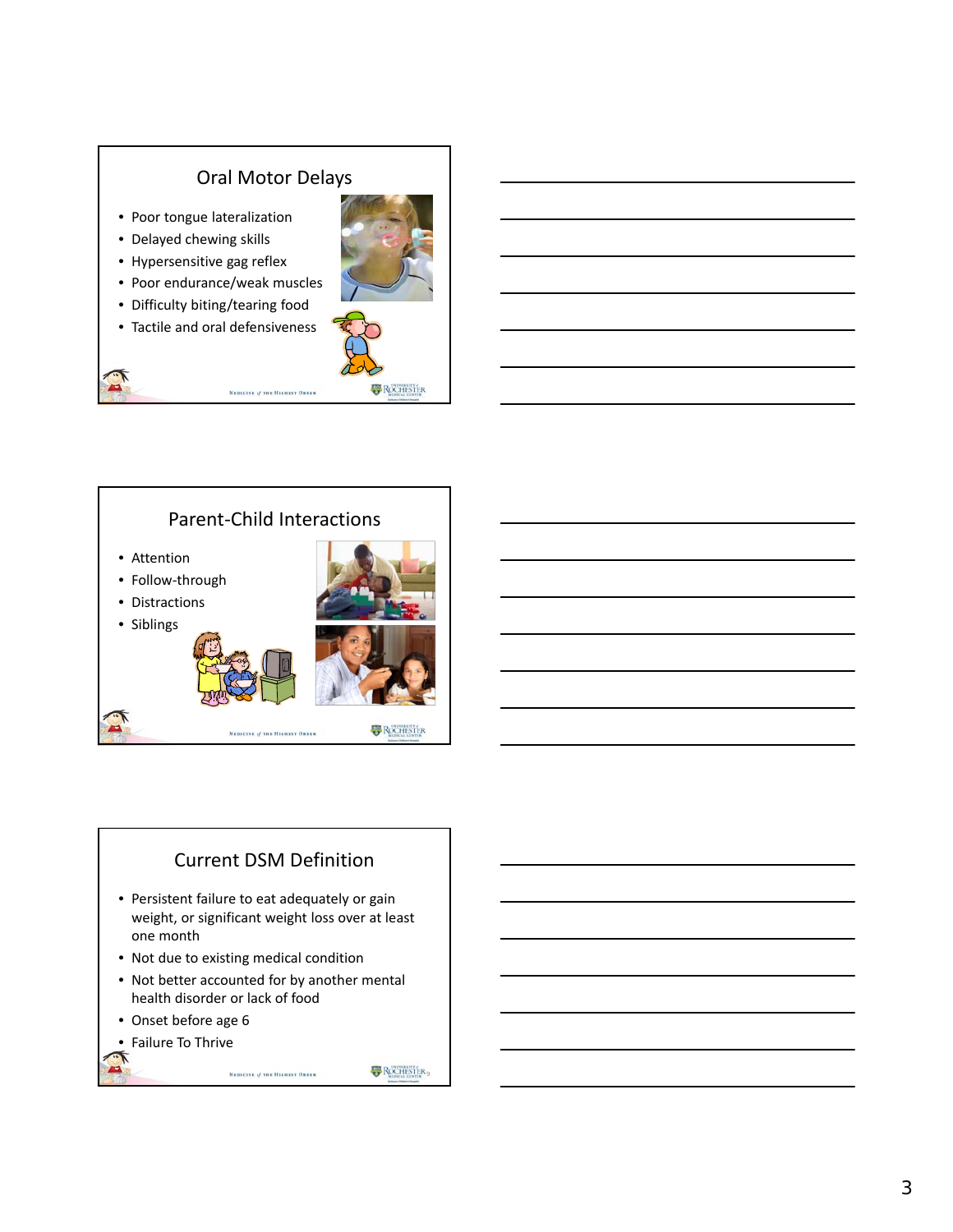#### About 30 Years Ago…

- FTT kids were admitted and fed by nursing
- If they gained weight, they went into foster care
- Faulted the parent for poor weight gain
- Research conducted on parent variables related to feeding demonstrated they were not the cause of the feeding problem.

MEDICINE of THE HIGHEST ORDER

**ROCHESTER** 

#### Origins of Feeding Disorders

- Not one that accounts for all problems
- Assume that an aversive event was paired with eating, usually a physical illness, disrupted eating

MEDICINE of THE HIGHEST ORDER

- Illness is treated, but the aversion of food remains
- Classical Conditioning Model

**ROCHESTER** 

# Origins of Feeding Disorders – Con't • Treatment sought well after problem arises. • Many parents report feeding concerns at the time they tried to introduce solids/table foods • Disruptions in the developmental food continuumMEDICINE of THE HIGHEST ORDER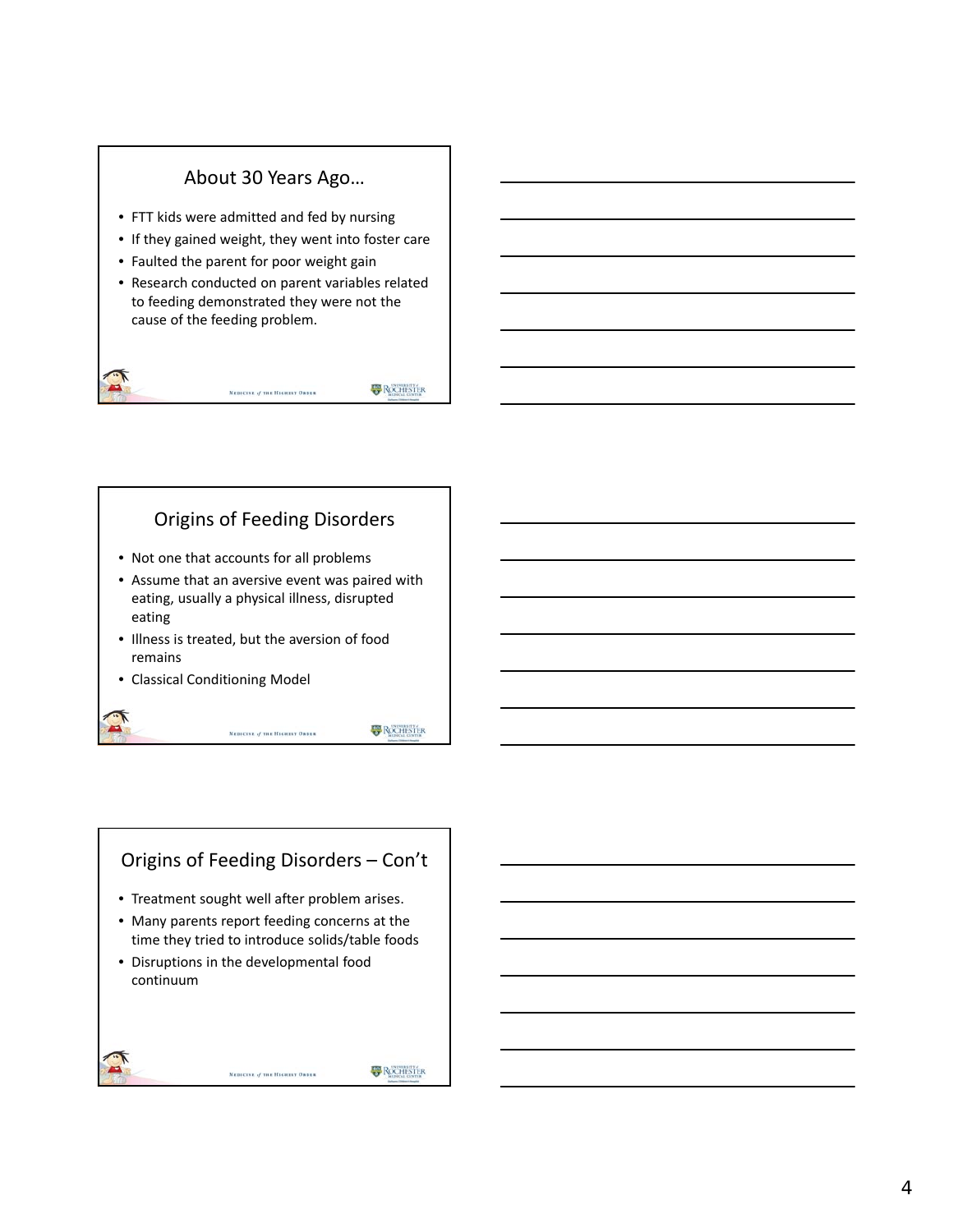



MEDICINE of THE HIGHEST ORDER

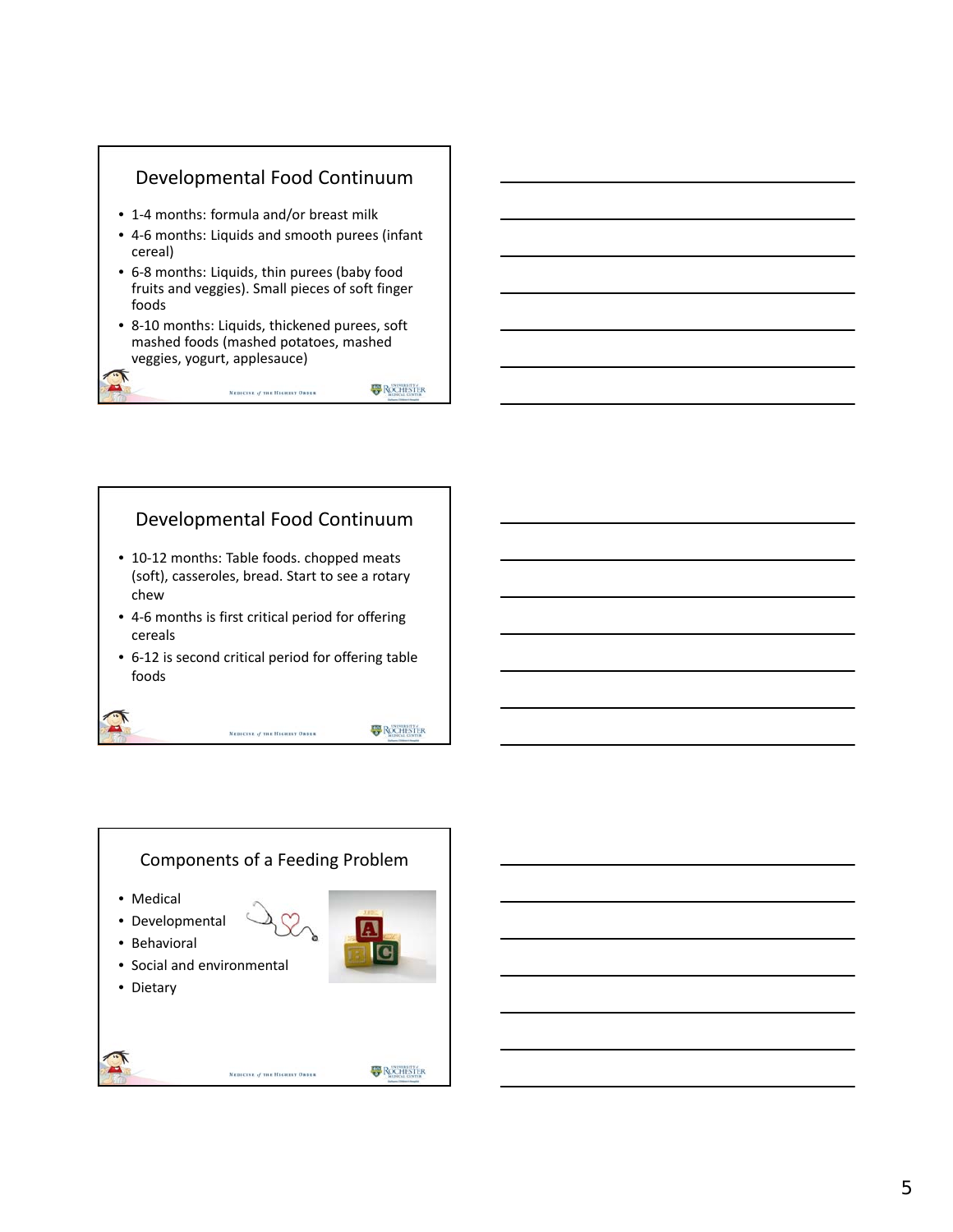

#### Common Nutrition Related Issues • Gastrointestinal (constipation, diarrhea, delayed emptying, abdominal pain) – Medications – Supplementation – Low fiber intake – Withholding • Dietary Interventions – Special Diets – Supplementation • Feeding tube dependence **Allergies ROCHISTER** MEDICINE of THE HIGHEST ORDER

#### Dietary Interventions for ASD: Restricted Diets

• 23 -50% children with autism reportedly on special diets

MEDICINE of THE HIGHEST ORDER

- Few have been tested in a systematic controlled way
- Common Diets:
	- Gluten Free/Casein Free Diet (GFCF)
	- Specific Carbohydrate Diet™
	- Elimination Diet/Oligoantigenic Diet
	- Sugar Free Diet
	- Dye Free Diet

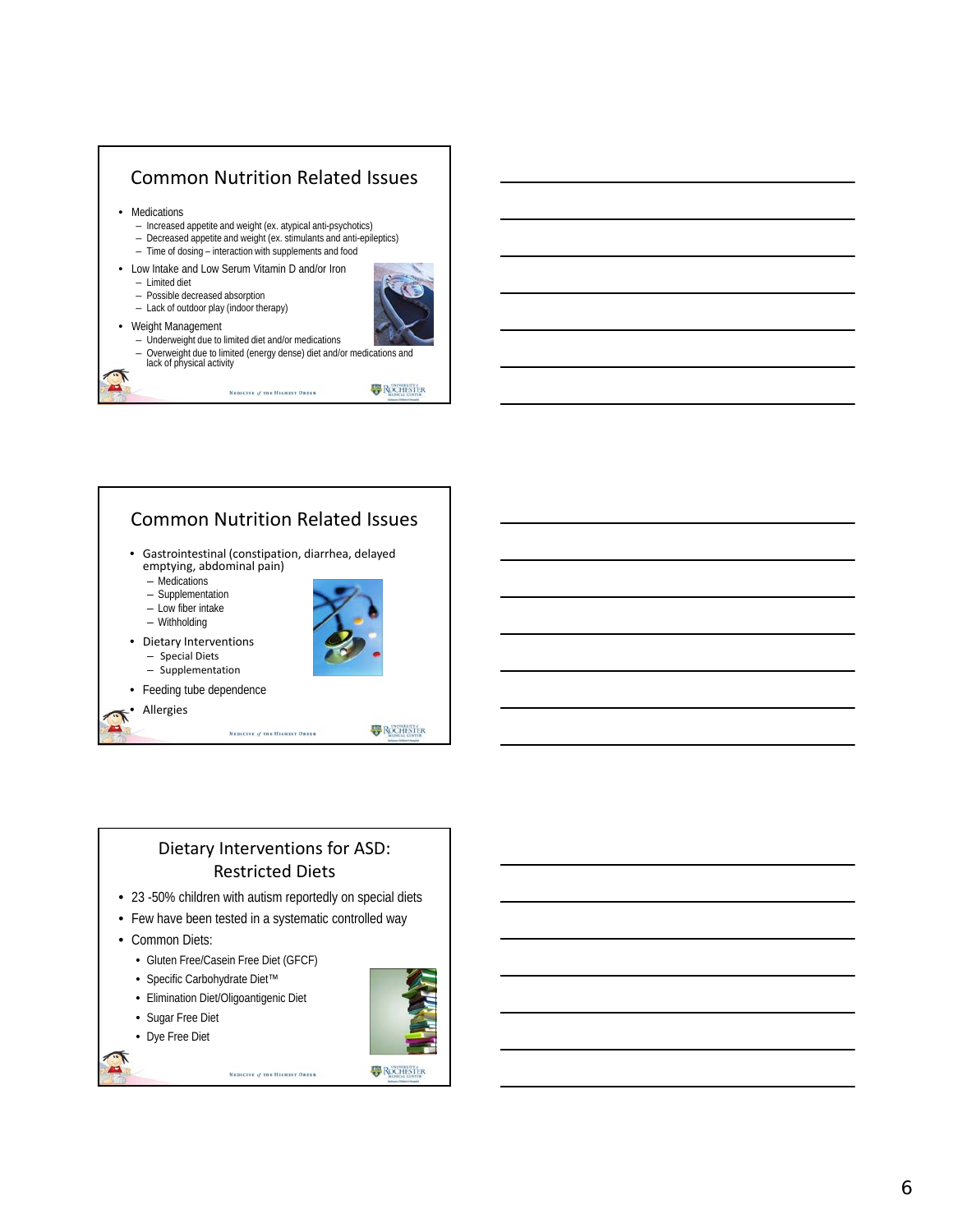| Author           | <b>Design</b>              | N  | <b>Measure</b>            | Outcome                              |
|------------------|----------------------------|----|---------------------------|--------------------------------------|
| Knivsberg et al. | <b>Case series</b>         | 15 | DIPAB, ITPA               | ITPA, Raven                          |
| 1990.95          | 3 diets                    |    | C-Raven                   | better                               |
| Lucarelli et al. | <b>Case series</b>         | 36 | <b>BSE</b>                | Improved in 8                        |
| 1995             | Casein free                |    |                           | <b>wks</b>                           |
| Whitely et al.   | Case series.               | 22 | Clinical                  | <b>Slightly</b>                      |
| 1999             | Gluten<br>elimination      | 31 | impression,<br>over 5 mo. | improved                             |
|                  |                            |    |                           | <b>Parent rating</b>                 |
| Knivsberg et al. | Single blind,              | 10 | <b>ITPA, DIPAB</b>        | <b>Improvements</b>                  |
| 2002             | <b>Peptide</b>             | 10 | Over 1 yr                 | in autistic traits                   |
|                  | pattern                    |    |                           |                                      |
| Elder et al.     | Double blind.              | 15 | <b>CARS, EOC</b>          | No change                            |
| 2005             | crossover                  |    |                           |                                      |
| Whitely et al.   | Single blind,              | 26 | ADOS, Gilliam,            | Improvement of                       |
| 2010             | delayed start<br>to second | 29 | <b>ATED</b>               | scales in ADOS,<br>Gilliam initially |
|                  | group                      |    |                           |                                      |





| <b>Author</b>               | <b>Design</b>                                        | N        | <b>Measure</b>                        | Outcome                                                |
|-----------------------------|------------------------------------------------------|----------|---------------------------------------|--------------------------------------------------------|
| Knivsberg et al.<br>1990.95 | <b>Case series</b><br>3 diets                        | 15       | DIPAB, ITPA<br>C-Raven                | ITPA, Raven<br>better                                  |
| Lucarelli et al.<br>1995    | <b>Case series</b><br><b>Casein free</b>             | 36       | <b>BSE</b>                            | Improved in 8<br><b>wks</b>                            |
| Whitely et al.<br>1999      | Case series.<br>Gluten<br>elimination                | 22<br>31 | Clinical<br>impression,<br>over 5 mo. | <b>Slightly</b><br>improved<br><b>Parent rating</b>    |
| Knivsberg et al.<br>2002    | Single blind,<br><b>Peptide</b><br>pattern           | 10<br>10 | <b>ITPA, DIPAB</b><br>Over 1 yr       | <b>Improvements</b><br>in autistic traits              |
| Elder et al.<br>2005        | Double blind.<br>crossover                           | 15       | <b>CARS, EOC</b>                      | No change                                              |
| Whitely et al.<br>2010      | Single blind,<br>delayed start<br>to second<br>group | 26<br>29 | ADOS, Gilliam,<br><b>ATED</b>         | Improvement of<br>scales in ADOS,<br>Gilliam initially |

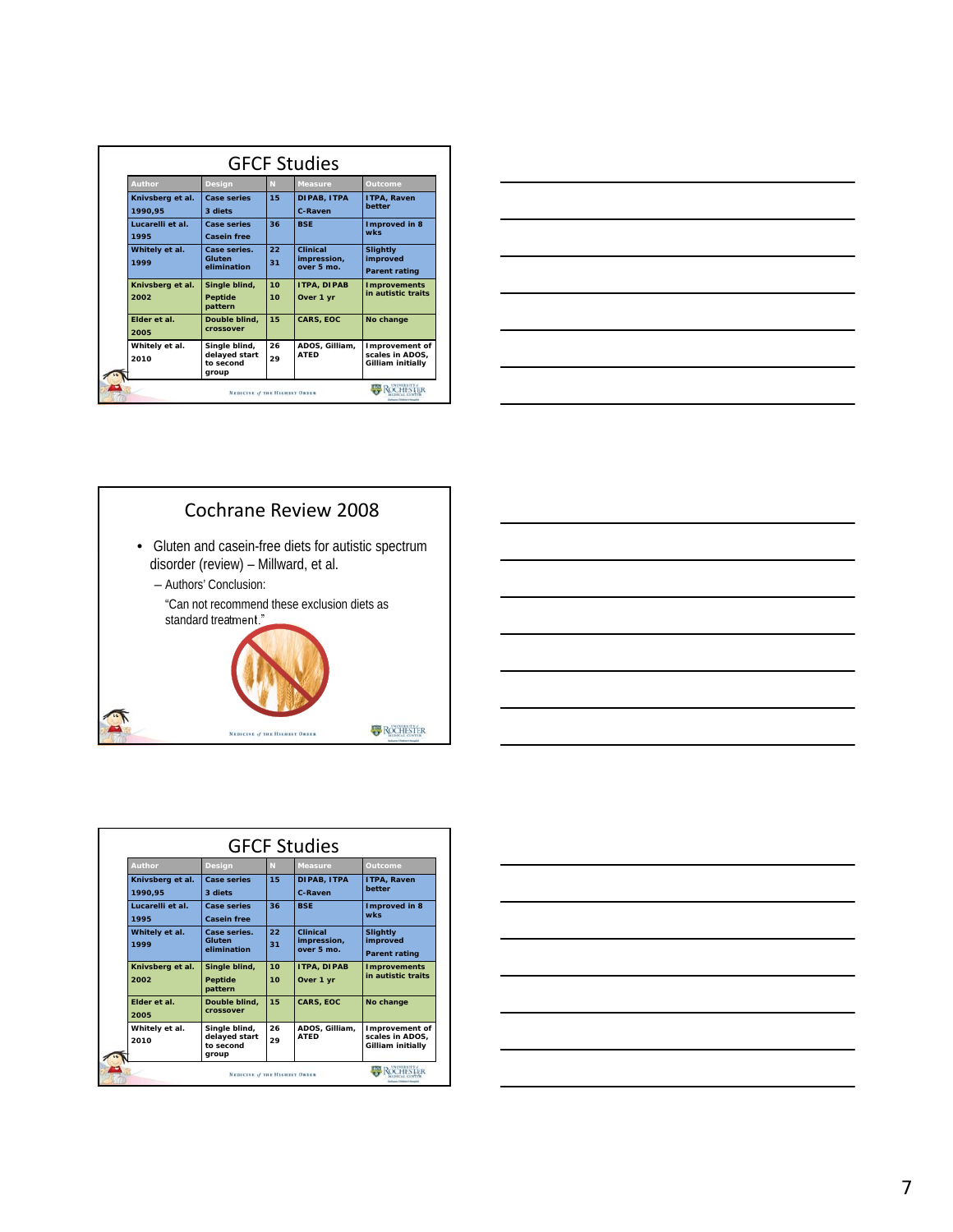







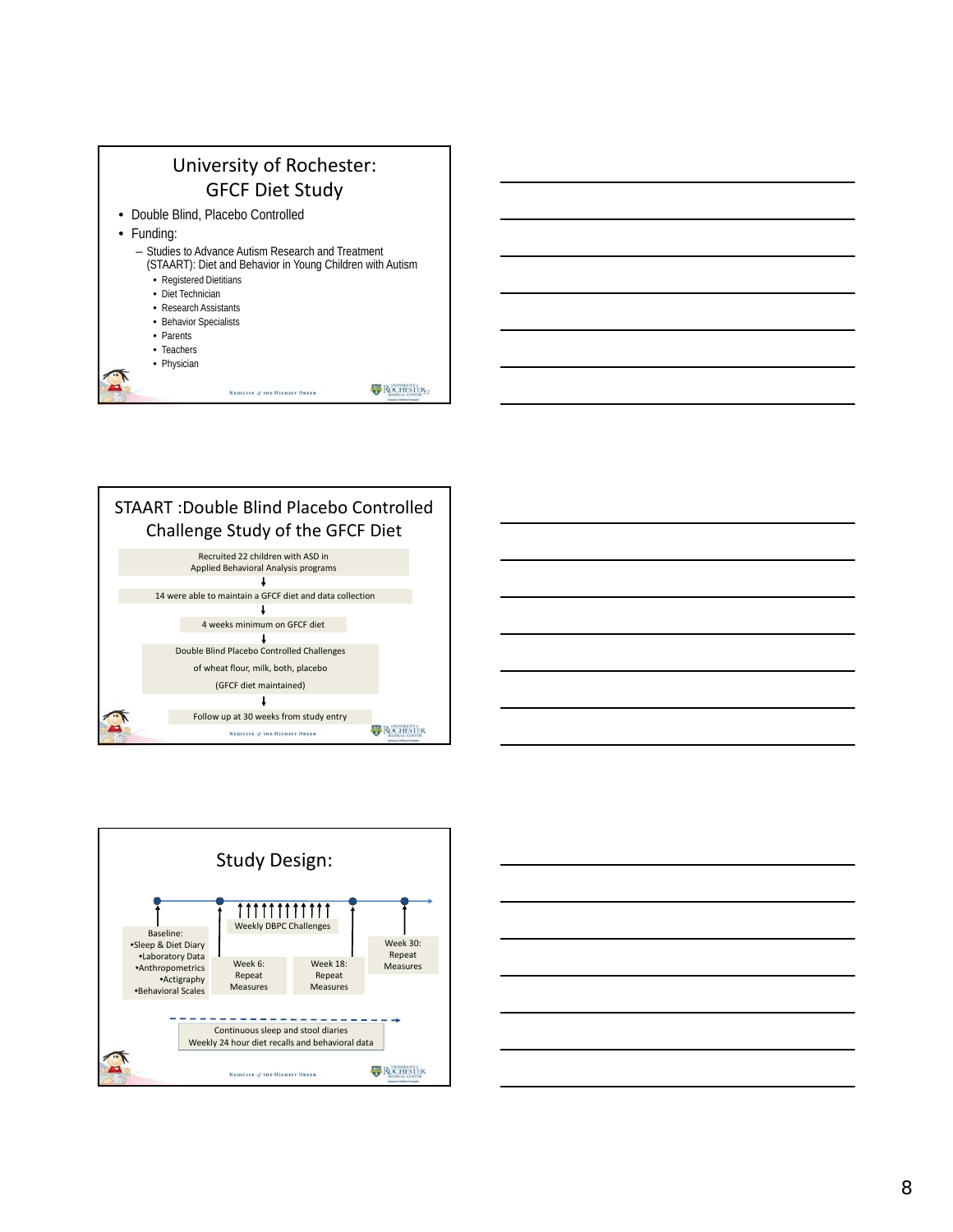

#### Results of Double Blind Placebo Controlled Challenge Study; n=14

• **No** effect on sleep

Г

- **No** difference in stool frequency or consistency on the Bristol Stool Scale
- **No** difference in rating of attention or activity by parents, teachers, research team (all blinded to status)
- **No** difference on actigraphy
- **No** statistically significant differences in social approach, language, sensory motor behaviors

MEDICINE of THE HIGHEST ORDER

**B** ROCHESTER

| <b>Raiten &amp; Massaro</b><br>1986 | <b>40 ASD</b><br><b>34 TD</b>                              | 7 d diet; no difference between groups                                                                                                                                                                                                               |
|-------------------------------------|------------------------------------------------------------|------------------------------------------------------------------------------------------------------------------------------------------------------------------------------------------------------------------------------------------------------|
| <b>Ho et al. 1997</b>               | <b>54 ASD</b>                                              | 3 d diet; 33% of un-supplemented low in Ca;<br>7.4% met Canadian RNI for food groups                                                                                                                                                                 |
| Cornish 1998                        | <b>17 ASD</b>                                              | 3 d diet & FFQ: low RNI for 53% in one or<br>more of Fe, niacin, B2, B6, Ca, Zn, vit D, & Vit C                                                                                                                                                      |
| Cornish 2002                        | 8 ASD<br>(on<br>GFCF)<br><b>29 ASD</b><br>(not on<br>GFCF) | 3 d diet, nondiet group 32% of children with<br><lnri &="" a,="" b12="" b2<br="" ca,="" fe,="" vit="" zn,="">50% in diet group <lnri and="" ca<br="" for="" zn="">No sig difference in energy pro or<br/>micronutrients between groups</lnri></lnri> |
| Lindsay et al.<br>2006              | <b>20 ASD</b>                                              | FFQ; Mean intake exceed DRI, but individual<br>deficiencies in Ca, B5, vit D, vit K                                                                                                                                                                  |
| Levy et al. 2007                    | <b>52 ASD</b>                                              | 3 d diet; met calorie CHO fat and exceeded pro<br>requirements                                                                                                                                                                                       |
| Lockner et al.<br>2008              | <b>20 ASD</b><br><b>20 TD</b>                              | 3 d diet; similar nutrient intakes                                                                                                                                                                                                                   |

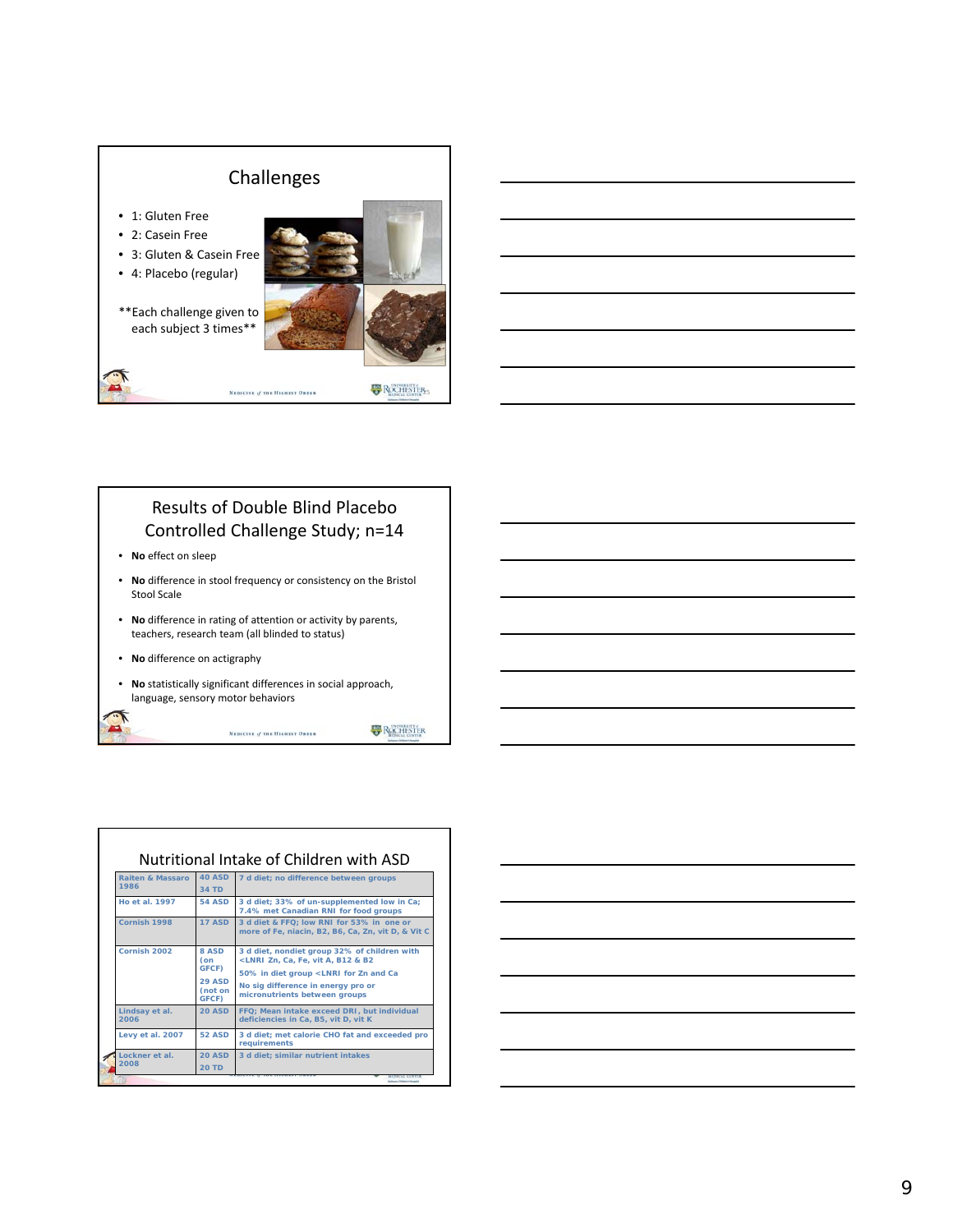| <b>Herndon</b>                | <b>46 ASD</b>             | 3 d diet; ASD higher vit B6 & E, lower Ca,                                                                                                                                |
|-------------------------------|---------------------------|---------------------------------------------------------------------------------------------------------------------------------------------------------------------------|
| et al. 2008                   | $31$ TD                   | excluding 14 GFCF - only B6 different                                                                                                                                     |
| Johnson et                    | <b>19 ASD</b>             | 24 hr recall & FFQ: ASD lower percent met vitamin                                                                                                                         |
| al. 2008                      | <b>15 TD</b>              | K; greater percent with Mg adequacy                                                                                                                                       |
| Schmitt et                    | 20 ASD                    | 3 d diet: No differences in nutrient intake                                                                                                                               |
| al. 2008                      | 18TD                      | Less variety in intake                                                                                                                                                    |
| <b>Randini</b> et<br>al. 2010 | 53 ASD<br><b>58 TD</b>    | 3 d diet; Nutrient inadequacies in fiber, Vit D, E Ca:<br>D and Ca more likely to be low in ASD<br><b>More</b><br>limited repertoire associated with nutrient<br>adequacy |
| Xia et al<br>2010             | <b>111 ASD</b>            | 3 d diet; Did not meet DRI for vit A, B6, vit C,<br>Folate, Ca, Zn & lower fat                                                                                            |
| <b>Emond et</b><br>al. 2010   | <b>79 ASD</b><br>12901 TD | FFQ: Less vit C and D but more jodine                                                                                                                                     |
| Zimmer et                     | <b>22 ASD</b>             | FFQ; Higher Mg lower pro, Ca, B12, vit D                                                                                                                                  |
| al. 2011                      | <b>22 TD</b>              | Ate fewer foods; selective eaters at greater risk                                                                                                                         |

| <u> 1980 - Johann Barbara, martxa alemaniar amerikan a</u> |  |  |
|------------------------------------------------------------|--|--|
|                                                            |  |  |



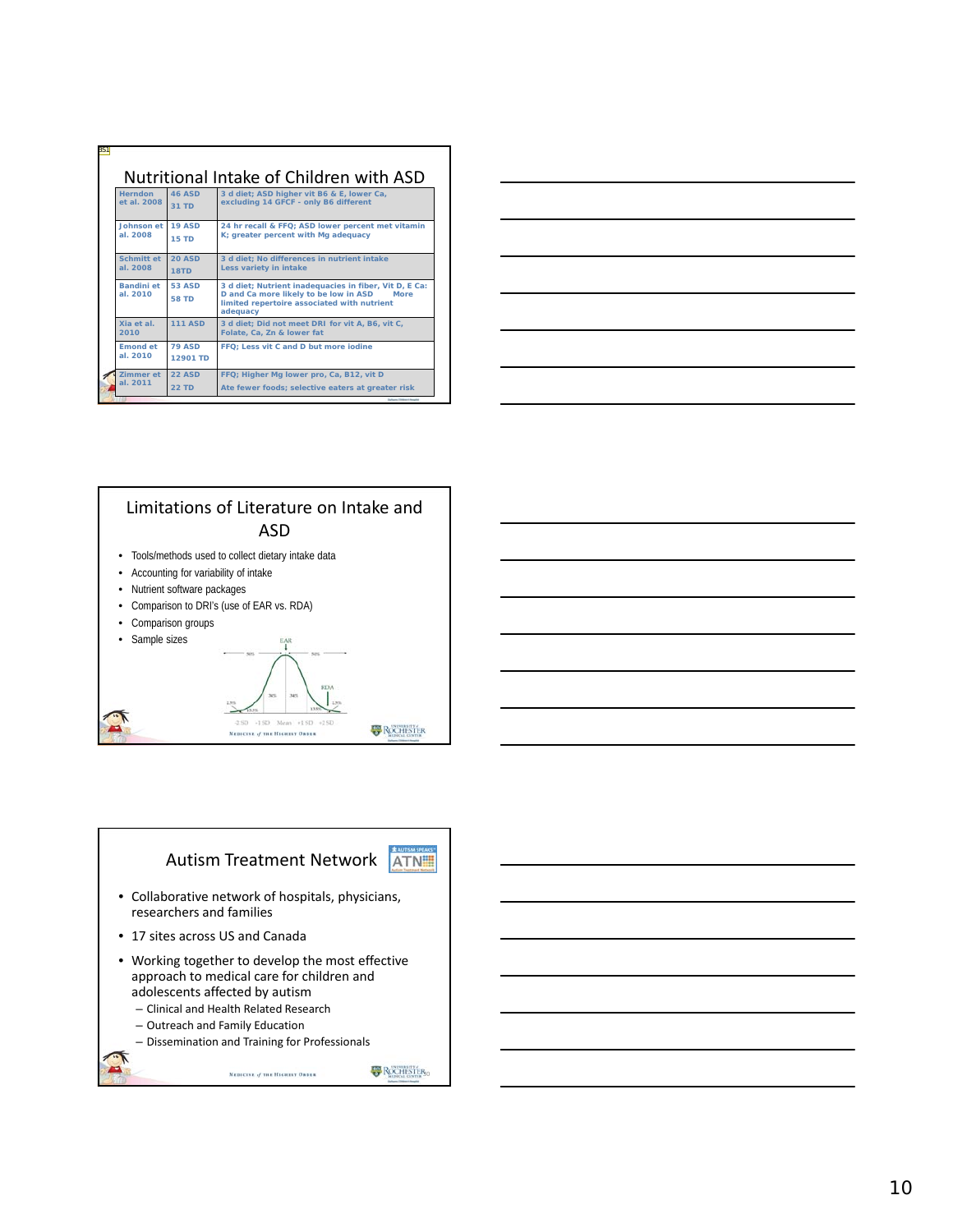





# Diet and Nutrition in Children with Autism: An Autism Treatment Network

- Study Data collected from 366 children with autism across 5 ATN sites
	- 3 day food records (including supplement intake)
	- Bowel habits (Bristol Stool Scale)
	- Behavioral data on feeding and other behaviors
	- Laboratory data (vitamin D, CBC and ferritin)
	- Feedback provided to each subject after individual analysis

MEDICINE of THE HIGHEST ORDER

- 252 food records analyzed to date
- Supplement data not yet analyzed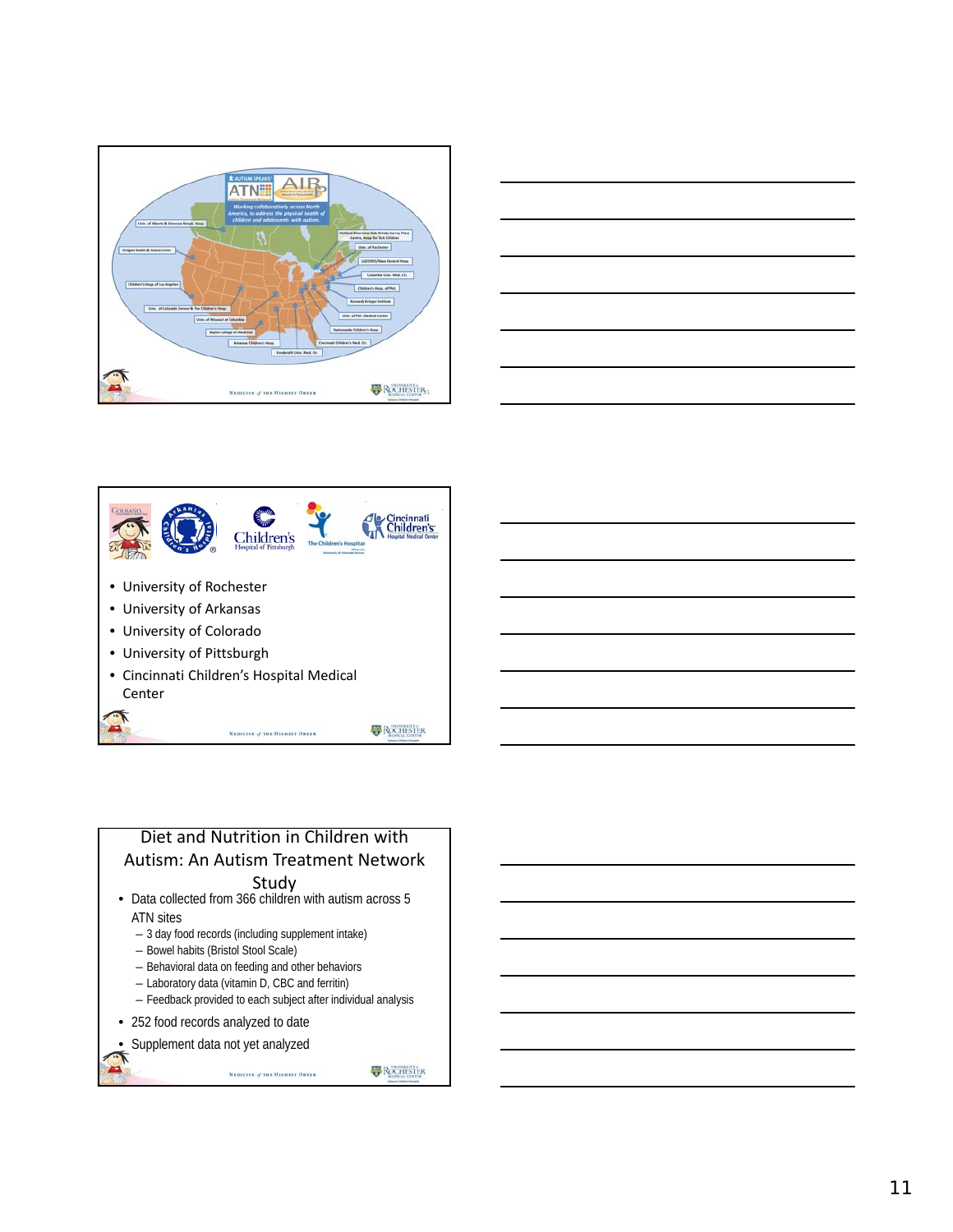Diet and Nutrition in Children with Autism: An Autism Treatment Network Study

BS2

*The majority of children with ASD were meeting their nutritional needs for most nutrients through dietary intake of foods and beverages*

MEDICINE of THE HIGHEST ORDER

**ROCHESTER** 

#### Results

- Similar to other children in America (NHANES):
- Low intake of potassium, fiber, vitamin D, vitamin E, calcium and excessive sodium
- A greater percentage of children with ASD met vitamin K and E requirements
- Approximately 30‐40% aged 1‐3 exceeded the UL for vitamin A, zinc, and manganese from food/beverages

MEDICINE of THE HIGHEST ORDER

**ROCHESTER** 

#### Interventions Used for ASD: Supplements

MEDICINE of THE HIGHEST ORDER

- Multivitamins
- Omega 3 fatty acids
- $B_6/Mg$
- Individual vitamins • (i.e. vitamin A, E,  $B_{12}$ ,C)
- Carnosine
- Carnitine
- Taurine
- Melatonin
- **Probiotics**
- Folate Cycle,
	- Transmethylation and Transsulfation Pathway Supplements:
	- Dimethylglycine (DMG)
	- Trimethylglycine (TMG) • SAM
	- Methionine
	- Methylated  $B_{12}$
	- Folinic acid

**B** ROCHESTER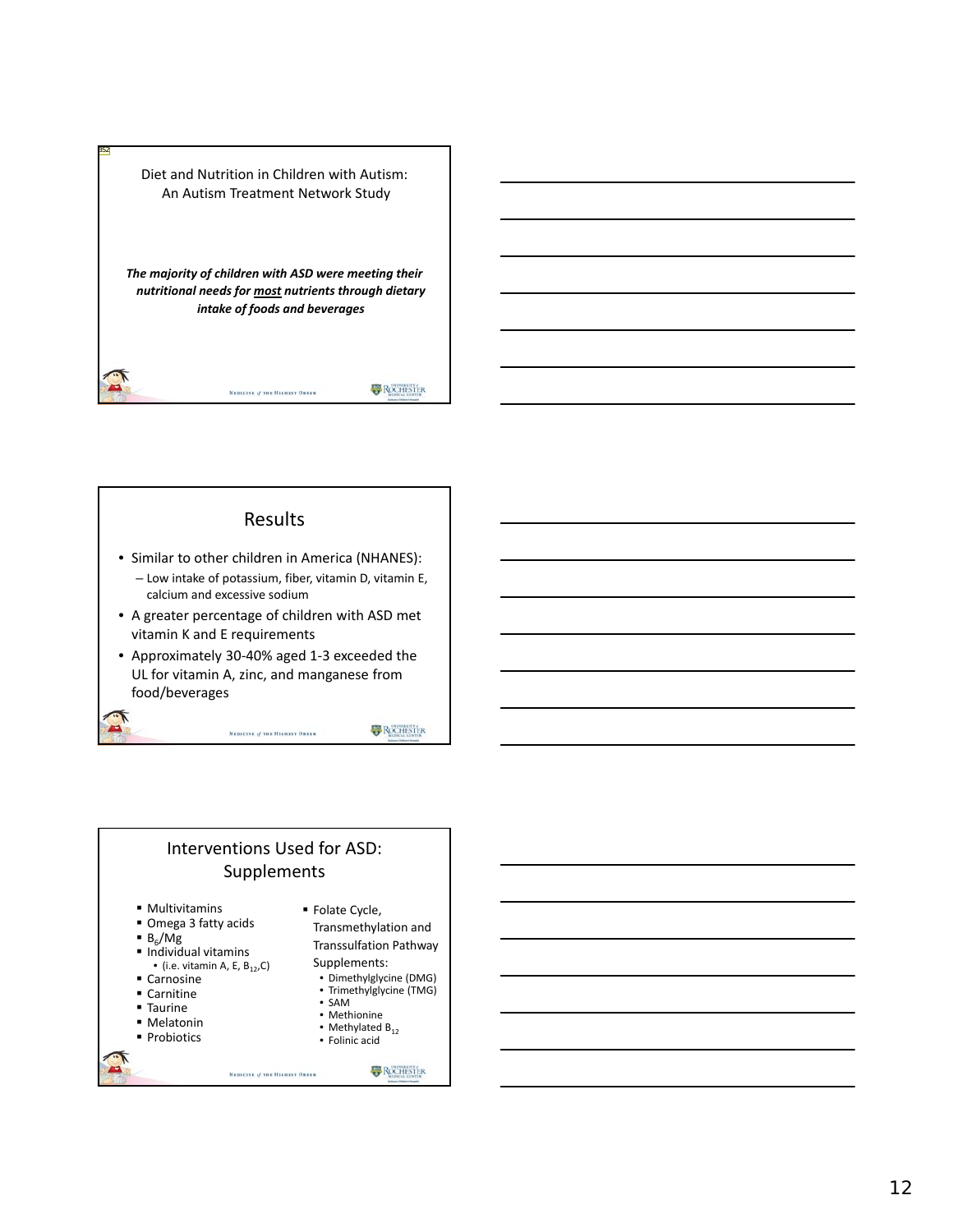









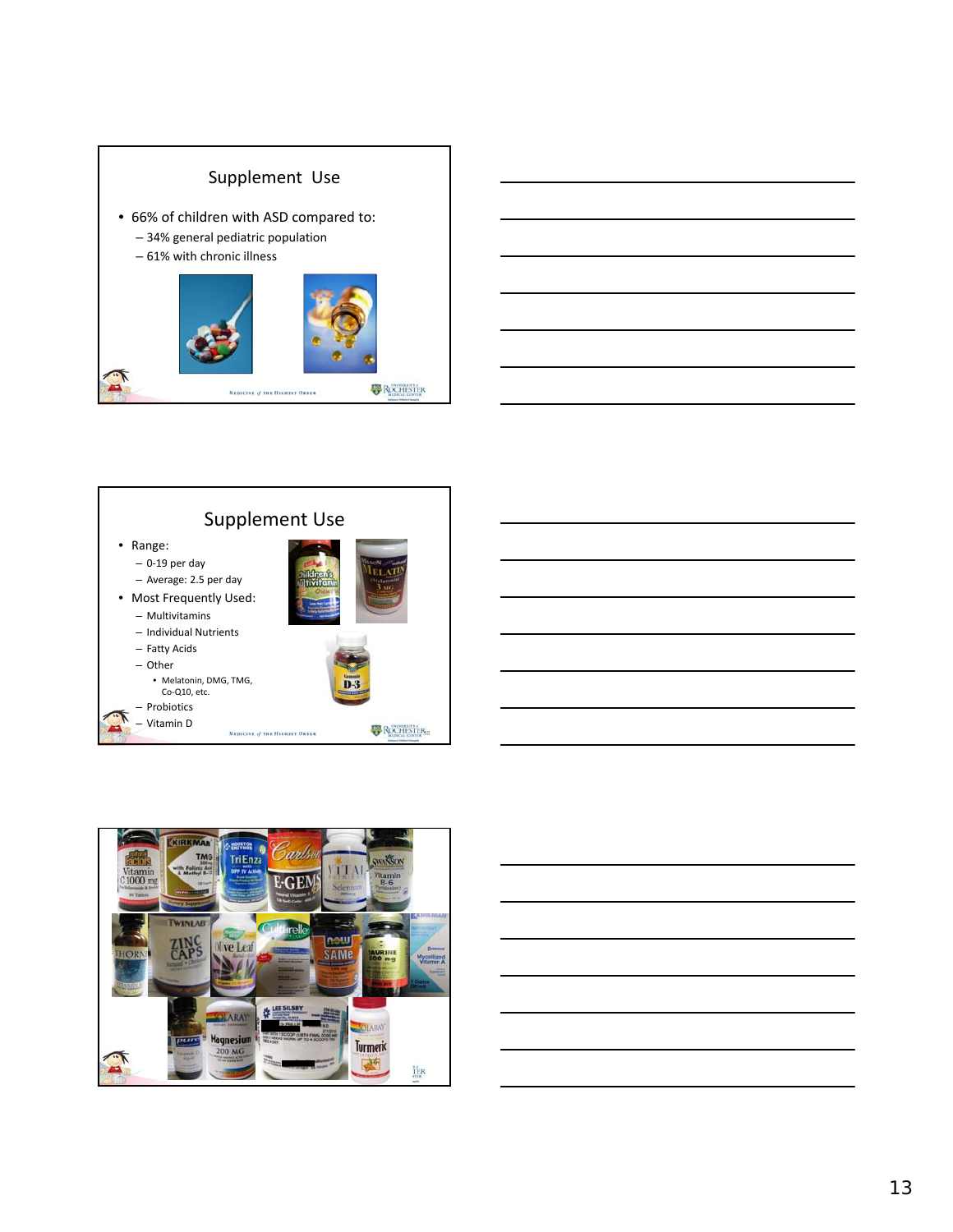

|                          |                | <b>BMI-Review Literature</b>                          |
|--------------------------|----------------|-------------------------------------------------------|
| Curtin et al. 2005       | <b>42 ASD</b>  | Prevalence similar to general<br>pediatric population |
| Mouridsen et al.<br>2001 | <b>198 PDD</b> | 15% of males below 5 <sup>th</sup> percentile         |
| Hendy et al. 2010        | <b>50 ASD</b>  | 12% under 10 <sup>th</sup> percentile for BMI         |
| <b>Ho et al. 1997</b>    | <b>54 ASD</b>  | 42.6% obese (120% IBW)                                |
| Lindsay et al. 2006      | <b>20 ASD</b>  | Higher BMI compared to national<br>means              |
| Emond et al. 2010        | <b>79 ASD</b>  | No difference in BMI                                  |
|                          | 12901 TD       |                                                       |

| <u> Alexandro de la contrada de la contrada de la contrada de la contrada de la contrada de la contrada de la co</u>  |  |                                   |  |
|-----------------------------------------------------------------------------------------------------------------------|--|-----------------------------------|--|
| <u> 1989 - Johann Stein, mars an de Brasilia (b. 1989)</u>                                                            |  |                                   |  |
| <u> 1989 - Johann Stoff, deutscher Stoff, der Stoff, der Stoff, der Stoff, der Stoff, der Stoff, der Stoff, der S</u> |  | and the control of the control of |  |
|                                                                                                                       |  |                                   |  |
| <u> 1989 - Andrea Stadt Britain, amerikansk politik (* 1958)</u>                                                      |  |                                   |  |
| <u> La componenta de la contrada de la contrada de la contrada de la contrada de la contrada de la contrada de l</u>  |  |                                   |  |
| <u> 1989 - Johann Barbara, markazar eta idazlearen 1989</u>                                                           |  |                                   |  |
|                                                                                                                       |  |                                   |  |



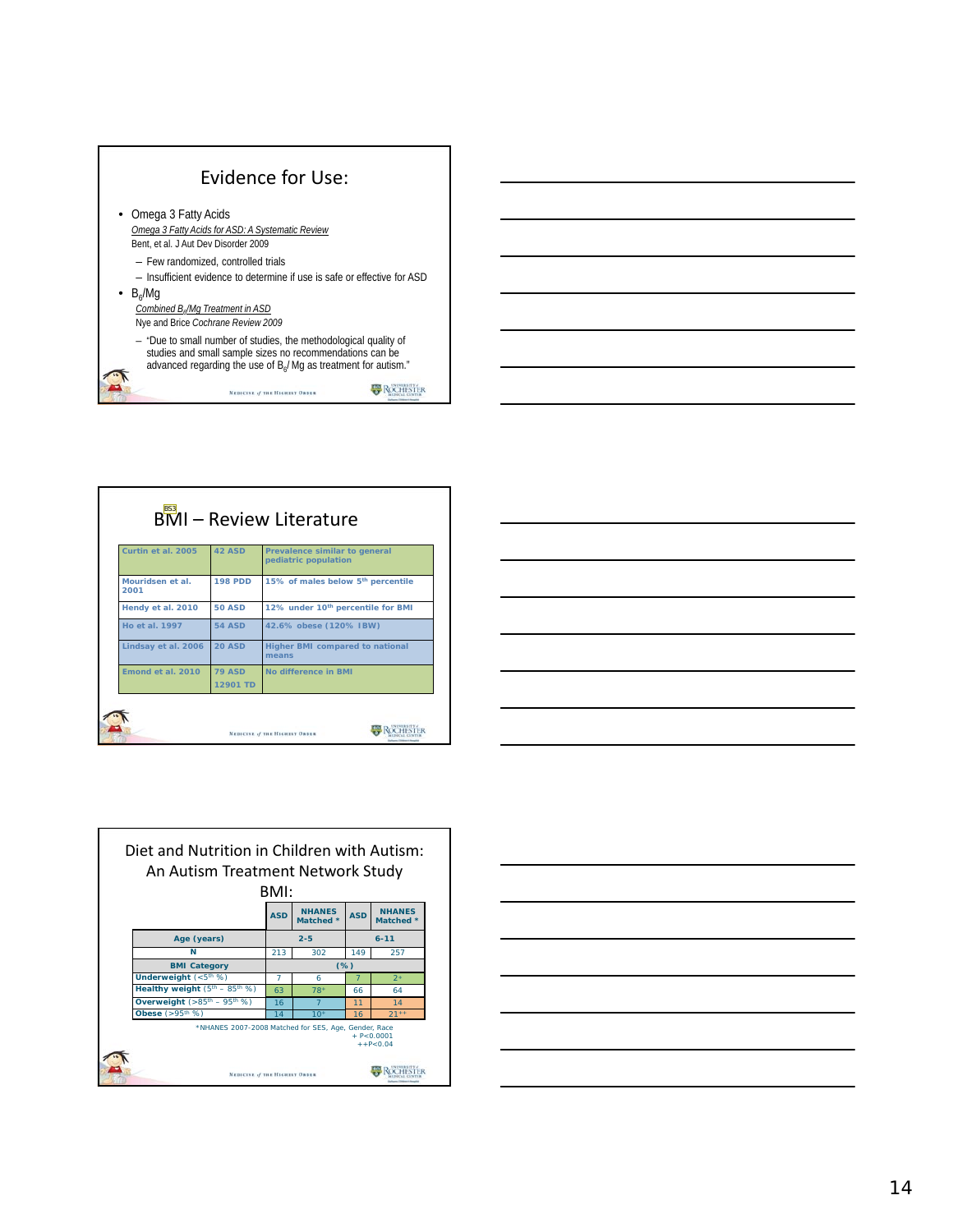

Clinical Visit

Research (NDSR)

– add supplement data • Height, Weight and BMI

• Labs – (i.e.. Vitamin D and Iron Status)





MEDICINE of THE HIGHEST ORDER

**B** ROCHESTER<sub>5</sub>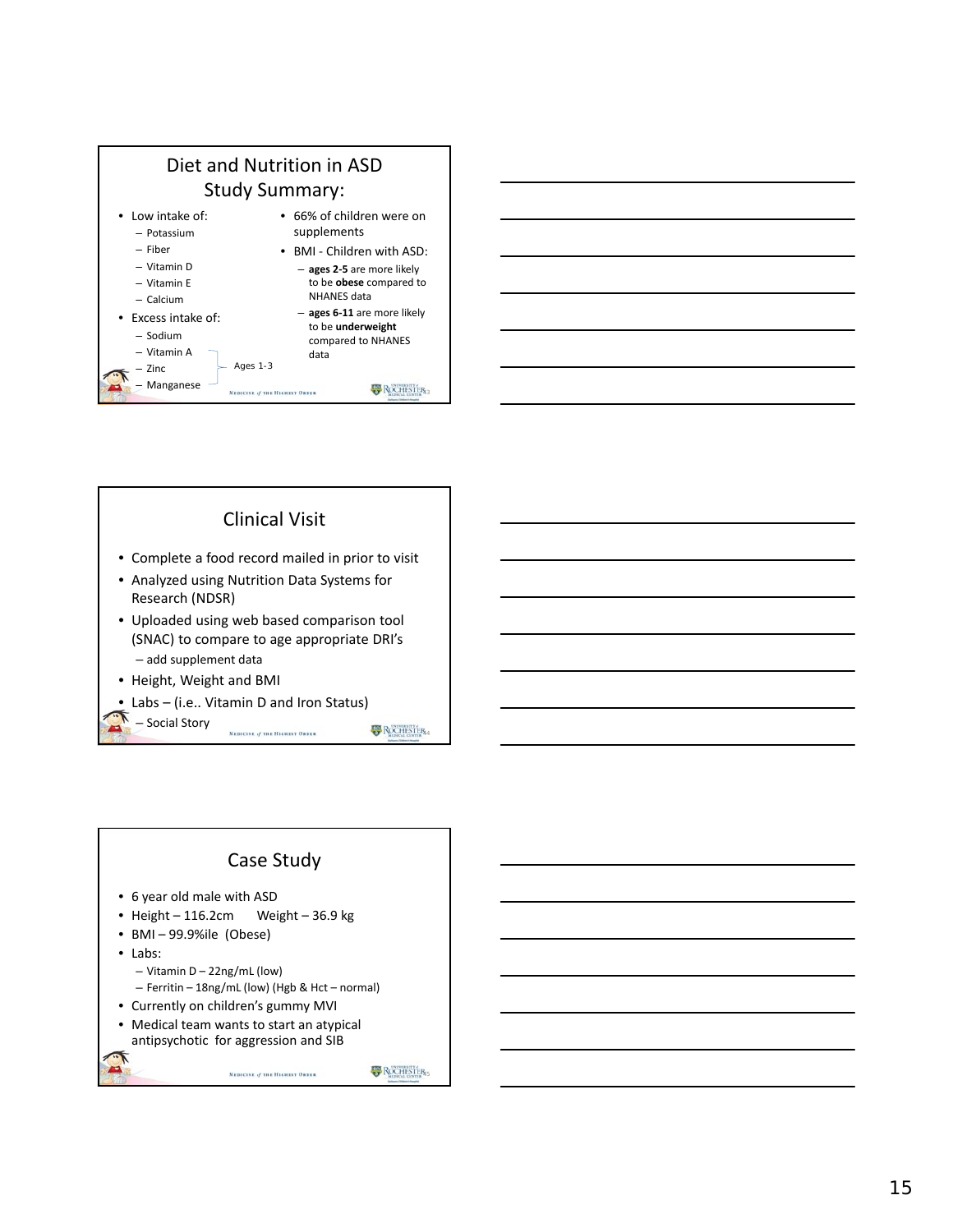| Time*   | Food<br>Item | <b>Description of Food/Beverage</b><br>(Brand name, cooking method used, type i.e. low fat<br>or low carbohydrate, fortification, and any other<br>additional information) | <b>Amount</b>           | Unit            |
|---------|--------------|----------------------------------------------------------------------------------------------------------------------------------------------------------------------------|-------------------------|-----------------|
| 6:45am  | Pop tart     | Kellogg's Frosted Cherry Pop Tart                                                                                                                                          | r                       |                 |
|         | Milk         | Tops 2% milk                                                                                                                                                               | 10                      | OZ              |
| 9:00am  | Donut        | Walmart Bakery yeast made chocolate frosted donut                                                                                                                          | 1                       |                 |
|         | Juice        | Capri-sun 100% juice "Fruit Dive"                                                                                                                                          | 6                       | OZ.             |
| 11:40am | Chick        | Kirkwood (Aldi's) Safari Adventure breaded<br>chicken nuggets -microwaved                                                                                                  | 4                       |                 |
|         | Chips        | Doritos -Cool Ranch                                                                                                                                                        | 18                      | chips           |
|         | soda         | Tops- Orange Soda                                                                                                                                                          | $\mathbf{x}$            | 0Z              |
|         | fruit        | Sun Maid -Vanilla Yogurt Raisins                                                                                                                                           | 1 box                   | 1 <sup>ox</sup> |
| 12:45pm | Chins        | Doritos-cool ranch                                                                                                                                                         | 12                      | chips           |
|         | juice        | Capri-sun 100% juice "Fruit Dive"                                                                                                                                          | 6                       | OZ.             |
|         | candy        | Star burst- red yellow and orange                                                                                                                                          | 3                       |                 |
| 3:00pm  | candy        | Gum balls from gum ball machine at Wal-mart                                                                                                                                | $\overline{\mathbf{r}}$ |                 |
| 6:00pm  | chick        | Banquet - Chicken Nuggets (microwaved)                                                                                                                                     | 9                       |                 |
|         | chips        | Pringles-cheddar cheese flavored                                                                                                                                           | ₹                       | chips           |
| 6:00pm  | Juice        | Great Value (Walmart) 100% Apple Juice mixed<br>with Vitamin Water -low cal-orange-orange flavor 1<br>$_{oz}$                                                              | $\overline{Q}$          | OZ.             |
| 7:30pm  | Milk         | Tops- 2% milk                                                                                                                                                              | $\overline{6}$          | OZ.             |
|         | snack        | Kellogg's Assorted fruit snacks-Phineas and Ferb                                                                                                                           | $\overline{\mathbf{r}}$ | packs           |



|                                                              | Multimed      | <b>Streets</b> | ROAM                | Total Intake    | Average Intake | <b>ROAD N</b>   | 2012 00 10 20 20 20 20 21                    |
|--------------------------------------------------------------|---------------|----------------|---------------------|-----------------|----------------|-----------------|----------------------------------------------|
| Calchero                                                     |               | $\rightarrow$  | <b>MAG</b>          | 2682 818        | 864.37         | <b>Harw</b>     |                                              |
| <b>Brand</b>                                                 |               | m              | m                   | 33.574          | 11.19          | 112%            |                                              |
| Vitamin C (assessme) acres                                   |               | $\rightarrow$  | z                   | <b>TET IN</b>   | 295.97         | <b>3004%</b>    |                                              |
| Tutte's Vitaman A. Activity (Partinei Activity Essayadentis) |               | ma             | 400                 | 1337.271        | 445.76         | 111%            |                                              |
| Villanee D (calcifieral)                                     |               | me             | m                   | 16,726          | 1.94           | <b>NH</b>       |                                              |
| Vitamen E. (Total Alpha Tocophand).                          |               | m              | $\tau$              | 32,454          | 10.82          | 155%            |                                              |
| Vitamer IS-12 (collaborate)                                  |               | <b>Hotel</b>   | <b>ka</b>           | 8,861           | 2.95           | <b>JAPN</b>     |                                              |
| Vitamin B-6 (psyldcolne, zurklory), psyldcoamines            |               | ms             | 11                  | 3,656           | 1.16           | 102%            |                                              |
| Niactiv (villamin B.X)                                       |               | ms:            | m                   | 12,447          | 15.48          | n/a             | nia                                          |
| Darlary Folate Eigenverto                                    |               | <b>THE</b>     | 200                 | 1005.06         | \$45,022       | <b>SEPN</b>     |                                              |
| <b>Маркилл</b>                                               |               | 104            | 130                 | SK7 hed.        | 195,982        | 147%            |                                              |
| <b>Total Protein</b>                                         |               | ×              | $+8$                | <b>TRF SIXT</b> | 45.87          | 547%            |                                              |
| <b>Total Clertary Filter</b>                                 |               | $\omega$       | zs.                 | 23.949          | 7.86           | 31%             |                                              |
| <b><i>Lipped Limit Region!</i></b>                           |               | v.             |                     |                 |                |                 |                                              |
| <b>Multimed</b>                                              | <b>Shults</b> | TIR.           | <b>Total Intake</b> |                 | Assesse Intake | <b>SEC. 76</b>  | $m = 16$<br>$\rightarrow$<br><b>SHE</b><br>- |
| Марквые                                                      | m             | 115            | <b>M7 fas</b>       |                 | 105.06         | titirty         |                                              |
| <b>Nacio Equivalente</b>                                     | mp            | $^{15}$        |                     | 96,874          | 32.26          | 219%            |                                              |
| <b>Southurn</b>                                              | me            | <b>Yatic</b>   | <b>FLE2 028</b>     |                 | 232734         | <b>EEPS</b>     |                                              |
| <b>Cerkstent Nutrant Report</b>                              |               |                |                     |                 |                |                 |                                              |
| <b>Rubient</b>                                               | Linds         | OWNER          | Tutal Intake        |                 | Average briate | <b>DRILAL N</b> | $\sim$<br>$-1$                               |
| Vitarran III (catchiand)                                     | mes           | $^{16}$        | 16,726              |                 | 5.58           | <b>NAME</b>     |                                              |
| Putawaters                                                   | ma            | 3800           | 6322,705            |                 | 2,167.57       | 55%             |                                              |
| Total Chefary Filler                                         | ×             | 26             | 23.505              |                 | 7.88           | 31%             |                                              |
|                                                              |               |                |                     |                 |                |                 |                                              |





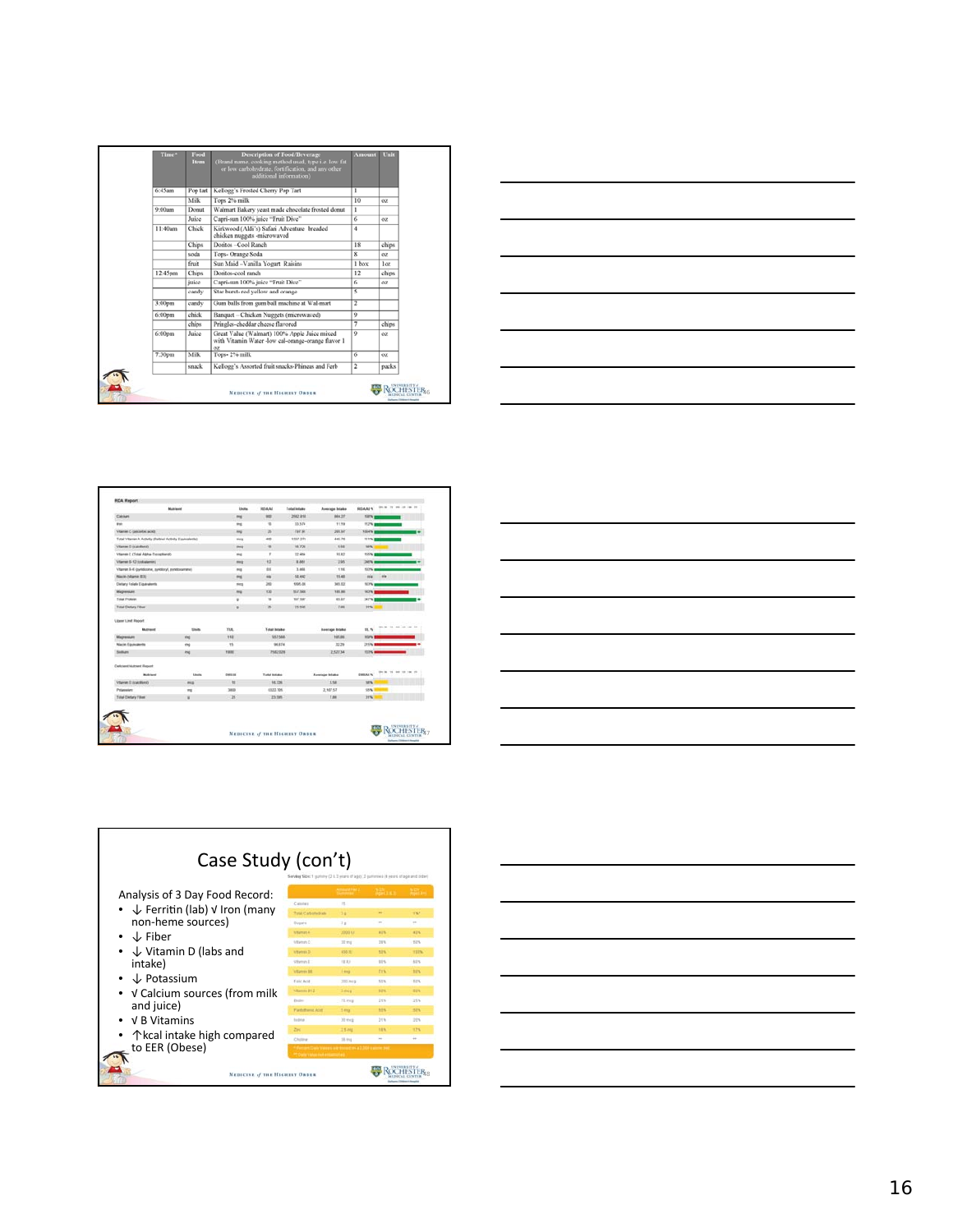|                          | Amount Part 3      | $\frac{4.07}{0.00122.30}$ | $(A)$ DV |             |
|--------------------------|--------------------|---------------------------|----------|-------------|
| Calories                 | 15                 |                           |          |             |
| <b>Total Carbohybate</b> | 30.                | $\ddot{\phantom{1}}$      | 185      |             |
| Sugars.                  | 20                 | $\rightarrow$             | i.       |             |
| Vitamin A                | 2000 IU            | 40%                       | 40%      |             |
| Vitamin C                | $20 \, mg$         | 39%                       | 50%      |             |
| Vitamin <sub>D</sub>     | 400 IU             | 50%                       | 100%     | ? IRON      |
| Vitamin E                | 10.03              | 90%                       | 60%      |             |
| <b>Vitamin BE</b>        | 1 mg               | 71%                       | 50%      | ? FIBER     |
| Folic Acid               | 200 mcg            | 50%                       | 65%      |             |
| Vitamin B12              | 3 m c <sub>0</sub> | 50%                       | 50%      | ? POTASSIUM |
| fricties <sup>1</sup>    | 75 mig             | 25%                       | 25%      |             |
| Pantotheric Acid         | 5 <sub>mg</sub>    | 50%                       | 50%      | * CALCIUM   |
| loding                   | 30 mig             | 21%                       | 20%      |             |
| 20 <sub>0</sub>          | 2.5 <sub>mg</sub>  | 16%                       | 17%      |             |
| Cholne                   | 38 mg              | so.                       | ×.       |             |







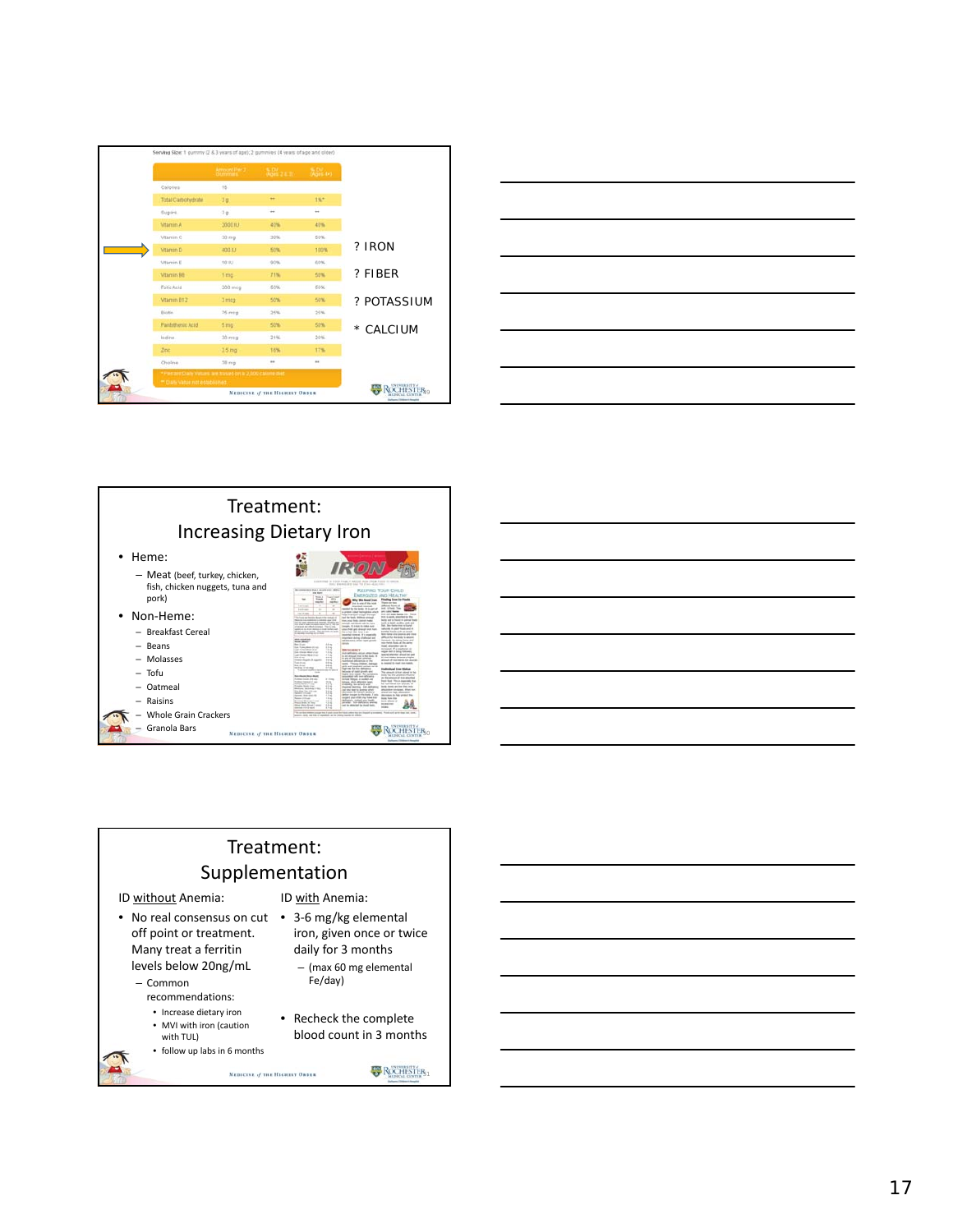

 $R$ **ROCHESTER**<sub>52</sub>

**B** ROCHISTER<sub>3</sub>

During Supplementation:

MEDICINE of THE HIGHEST ORDER

• Use age appropriate supplements (if using MVI) – Gummy MVI's typically DO NOT contain iron

• Give orange juice or brush teeth right after a dose of liquid iron to prevent staining of teeth

• Ensure that parent is keeping iron supplement out of reach to prevent overdose which could be fatal

\*\*ROUTINE FOLLOW UP WITH DOCTOR FOR LABS\*\*

MEDICINE of THE HIGHEST ORDER

#### Vitamin D

- Fat soluble hormone that is made by the skin when exposed to sunlight (UVB)
- Increases the absorption of calcium, which is require to build strong bones
- Supports healthy immune function including inflammation reduction as well as healthy muscle and nerve function
- Recent research indicates that vitamin D deficiency is wide spread
- Requirement for dietary vitamin D has recently increased

| <b>DRI Age Group</b> | <b>RDA (IU)</b> | <b>UL (IU)</b> |                  |
|----------------------|-----------------|----------------|------------------|
| 1-3 years old        | 600             | 2.500          |                  |
| 4-8 years old        | 600             | 3.000          | <b>ROCHESTER</b> |
| 9-13 years old       | 600             | 4.000          |                  |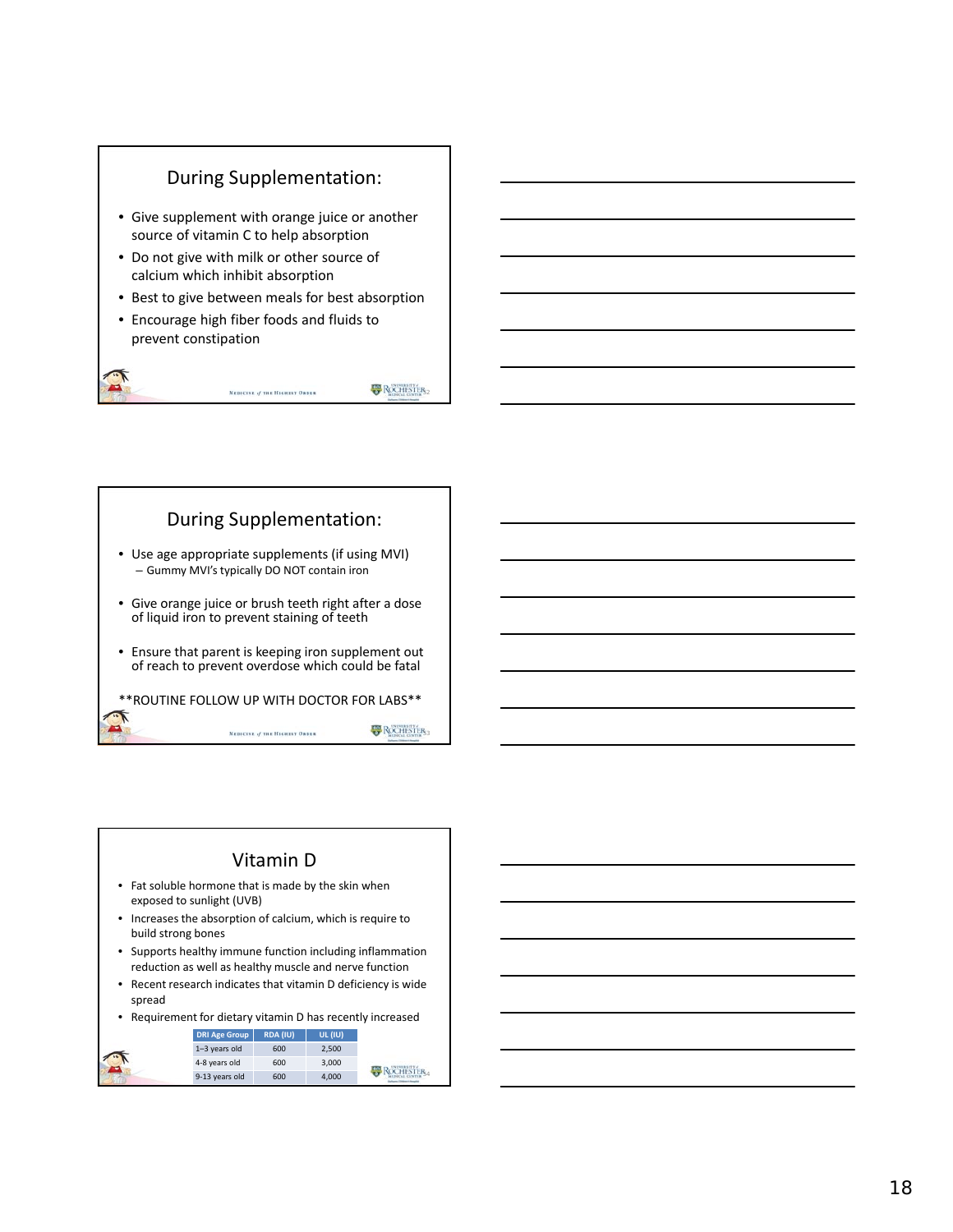|               | Range (ng/ml) | <b>Risk/Benefit</b>                    |
|---------------|---------------|----------------------------------------|
| Adequate      | $30 - 50$     | Maximum Ca & Phos<br>absorption        |
| Insufficiency | $20 - 29$     | Maintains bone health / low<br>risk    |
| Deficiency    | < 20          | High risk for bone-related<br>diseases |
| <b>Excess</b> | > 50          | Increase in all-cause<br>mortality     |
|               |               |                                        |



| IOM vs. Endocrine Society<br>Recommendations |                      |                            |                                |                                                                       |        |  |
|----------------------------------------------|----------------------|----------------------------|--------------------------------|-----------------------------------------------------------------------|--------|--|
|                                              | <b>DRI Age Group</b> | <b>IOM Recommendations</b> |                                | <b>Committee Recommendations</b><br>(patients at risk for Vit D Def.) |        |  |
|                                              |                      | RDA (IU)                   | $UL$ (IU)                      | Daily<br>Requirement<br>(IU)                                          | UL(IU) |  |
|                                              | 1-3 years old        | 600                        | 2,500                          | 600-1,000                                                             | 4,000  |  |
|                                              | 4-8 years old        | 600                        | 3,000                          | 600-1,000                                                             | 4,000  |  |
|                                              | 9-13 years old       | 600                        | 4,000                          | 600-1,000                                                             | 4,000  |  |
|                                              | 14-18 years old      | 600                        | 4,000                          | 600-1,000                                                             | 4,000  |  |
|                                              |                      |                            |                                |                                                                       |        |  |
|                                              |                      |                            | MEDICINE of THE HIGHEST GRDES. |                                                                       |        |  |





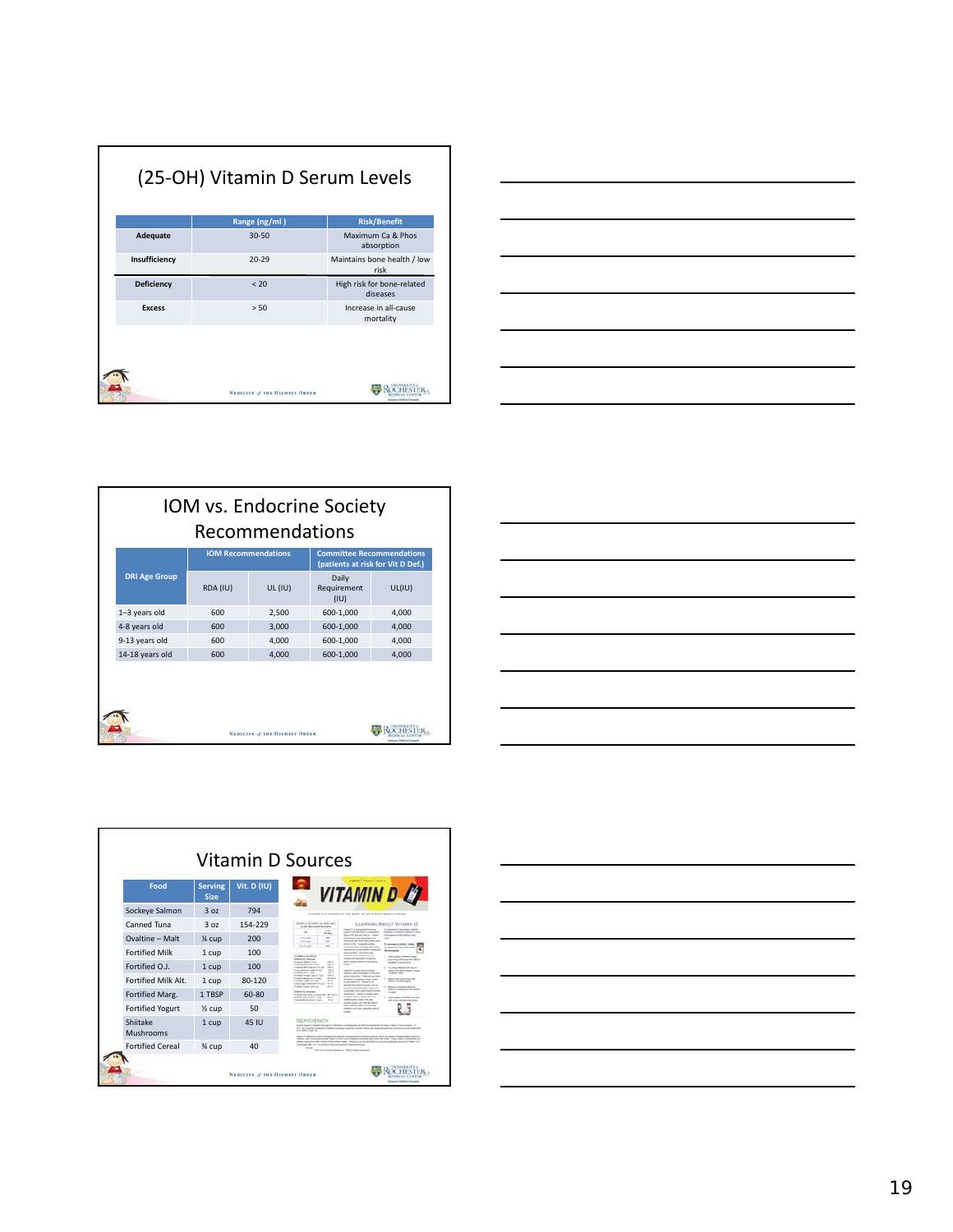



## Weight Management: Underweight:

- Structured meals and snacks
- Increase % fat milk
- Peanut butter on crackers or with apples
- Add butter to bread, sandwiches, pasta, muffins
- Use oils in cooking
- Top food with cream sauces and dressing
- Add cheese to potatoes, salads, vegetables, etc.
- Use trail mix with dried fruit, nuts and candy as a snack

MEDICINE of THE HIGHEST ORDER

– Have healthy high‐energy snack available

**E** ROCHESTER<sub>CO</sub>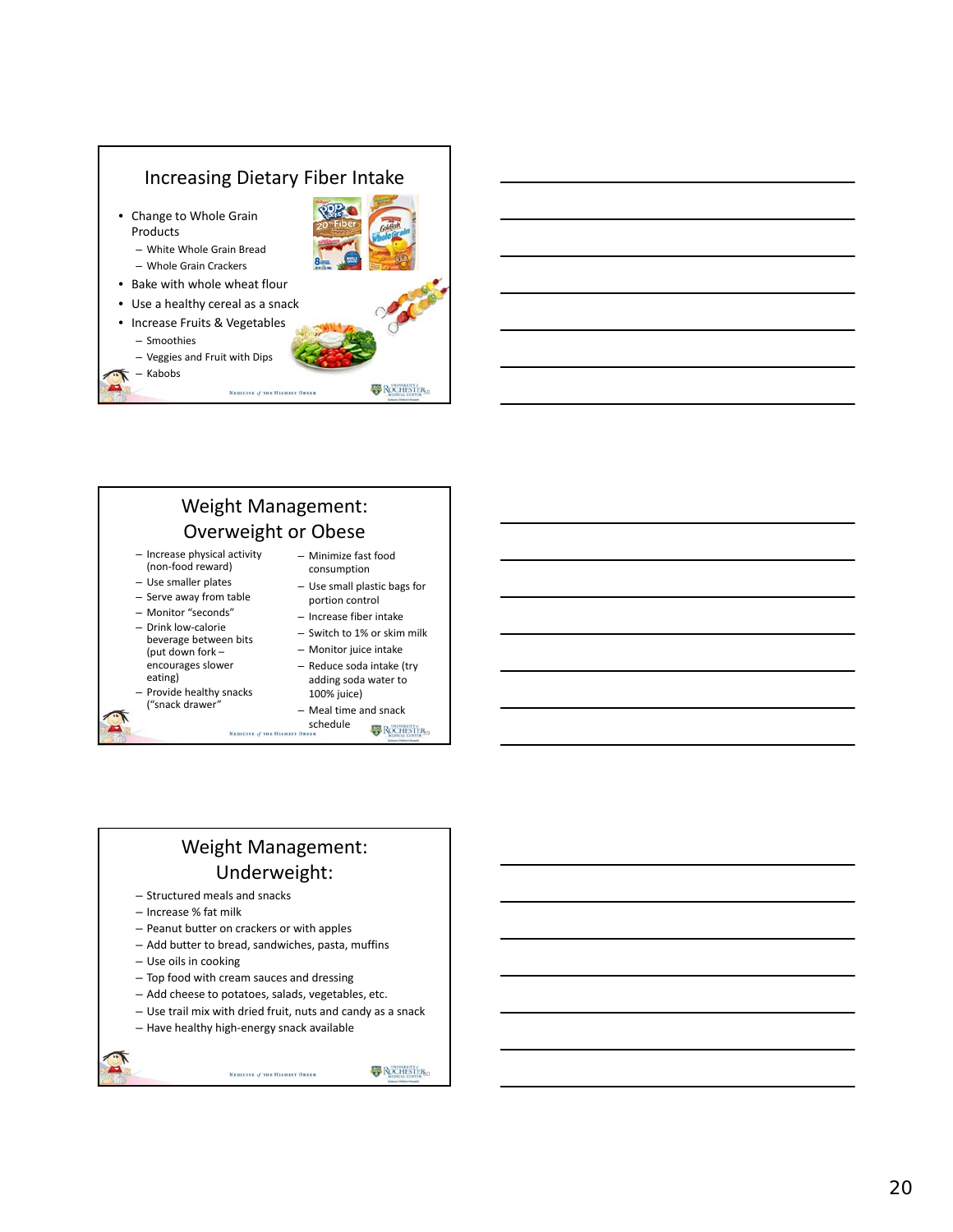

# Eating Disorders • Main focus is body image distortion

- Anorexia ‐ Adolescents consciously restrict food intake to keep from getting fat, while already very thin – delusional thinking
- Bulimia Eat large quantities of food and then purge
- Cognitive processes that are not apparent in children with feeding disorders

MEDICINE of THE HIGHEST ORDER

#### Hunger and Satiety

- Many parents report that children with feeding disorders do not appear hungry.
- Children do not show interest in other people's food

MEDICINE of THE HIGHEST ORDER

- Do not typically request food
- Do not eat when they do request food
- Eat a few bites and then are done

**ROCHESTER** 

**ROCHISTER**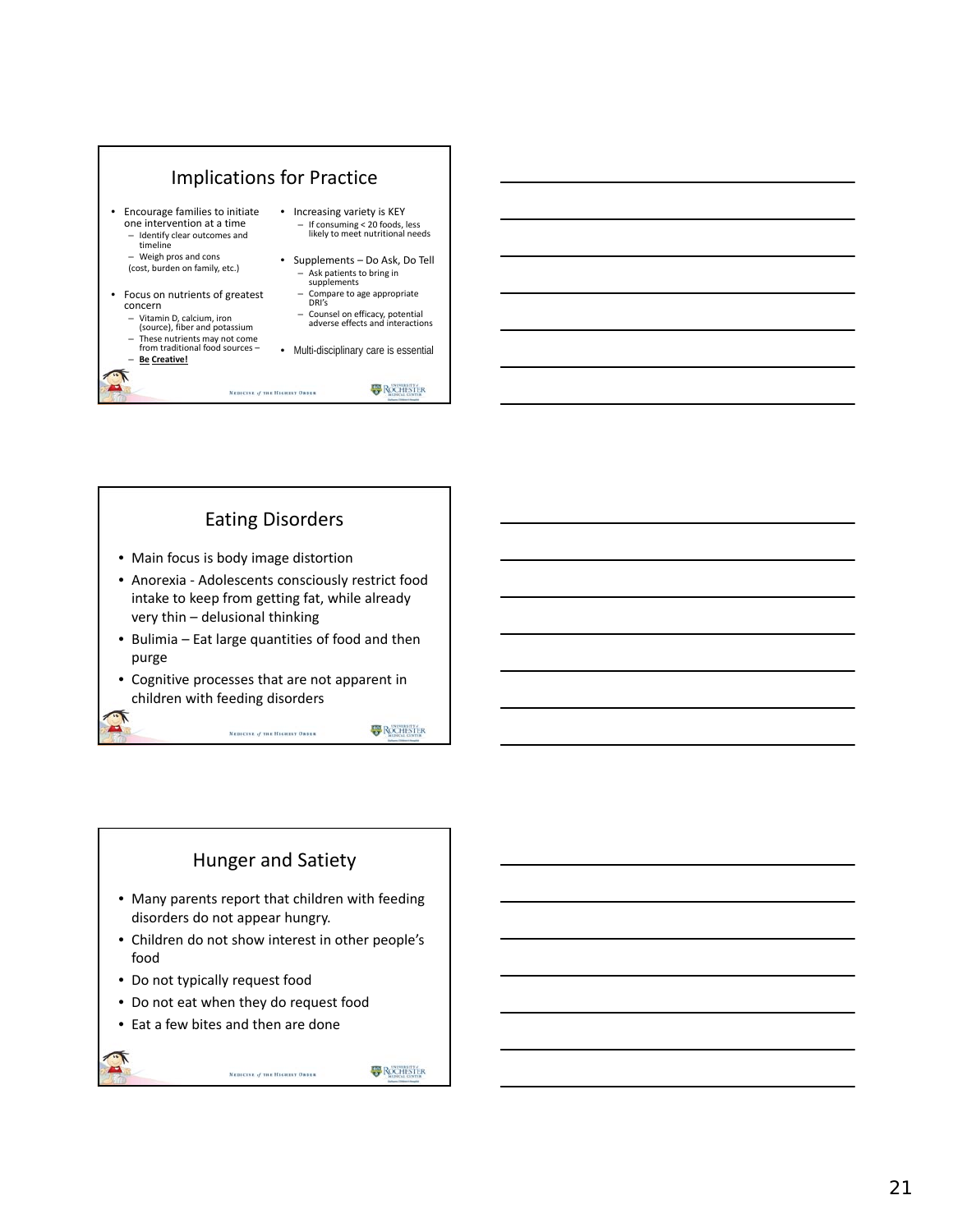

# Hunger–Satiety Cycles

- Our Hunger‐Satiety cycle runs about every 4 hours.
- We recognize our hunger and satiety cues by pains in our stomach – growling for hunger, low throb for fullness.

MEDICINE of THE HIGHEST GROEN

• Scheduling meals helps establish hunger.

**ROCHESTER** 

#### Grazing and Hunger

- Adults eat small frequent meals throughout the day to lose weight.
- It takes the edge off our hunger so we never feel really hungry or full.
- Affects children in the same way.
- Milk alone can curb hunger and keep a child from eating their meal.

MEDICINE of THE HIGHEST ORDER

• Kids can hold out for preferred foods.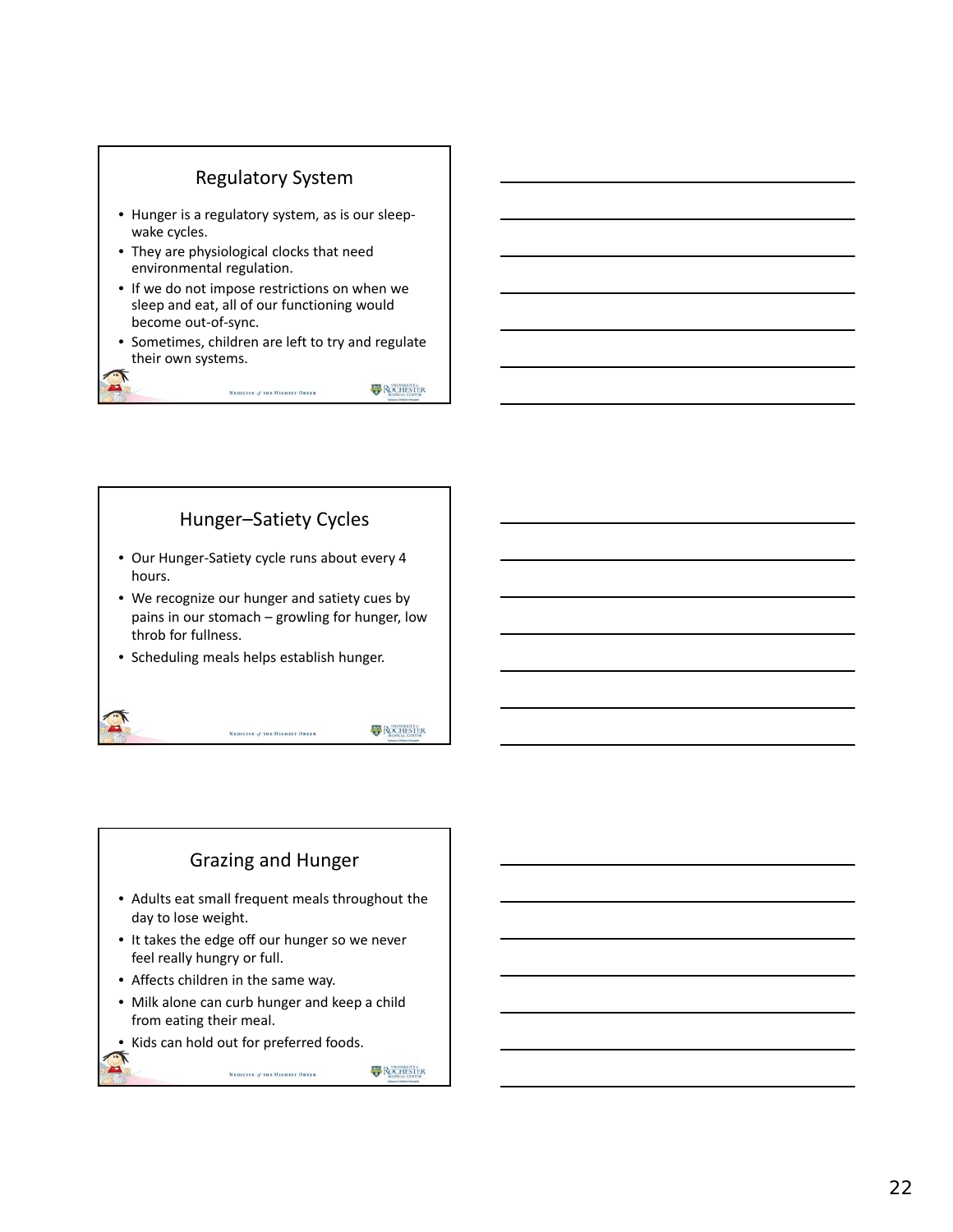# Feeding Myths

- Myth 1: Leaving food out all day will increase the amount of food a child eats
- Myth 2: Restrict preferred foods and the child will get hungry enough to eat what you serve the family
- Myth 3: Use preferred foods as rewards for eating nonpreferred foods

MEDICINE of THE HIGHEST ORDER

**B** ROCHESTER

#### Positive Mealtime Routine

- Meals and snacks happen at roughly the same time every day
- No food or drink (except water) between meals and snacks ‐ "No grazing"
- Appropriate seating
- Eat meals together



**Limit distractions** 

• Time limits

MEDICINE of THE HIGHEST ORDER



#### Make meals fun!

- We want meals to be a positive and fun experience.
- Provide lots of praise for all appropriate eating.
- Encourage your child to smell, taste and describe the foods s/he is eating.
- Schedule game time after the meal if s/he cleaned the plate, tasted all of the foods, etc.

MEDICINE of THE HIGHEST ORDER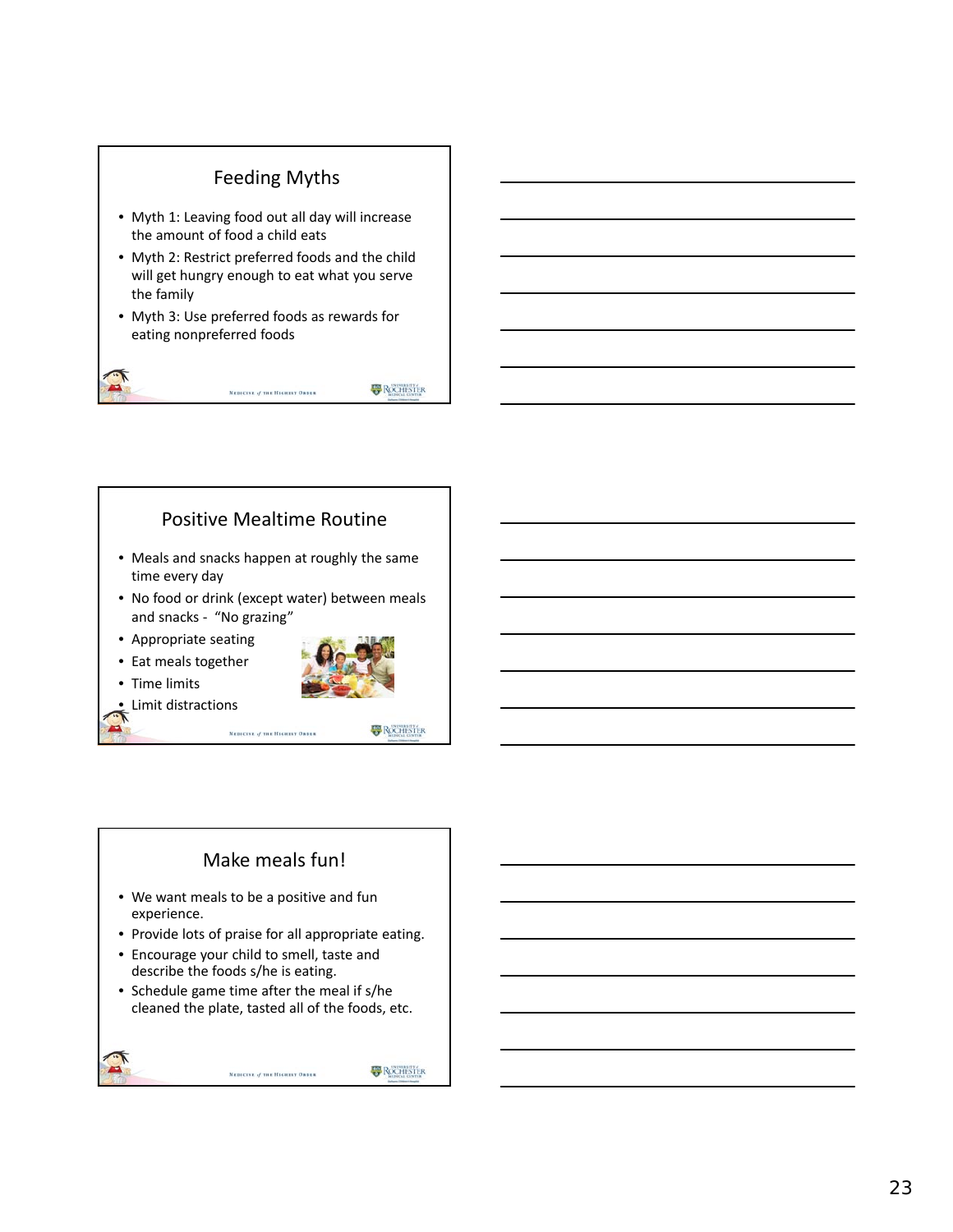#### Behavior Rules

- Put a "No thank you" helping (1 tsp- 1 tbsp) of a new food on his/her plate, even if they are not going to eat it.
- "Taste with our tongue, not with our eyes."
- Ignore minor whining and complaining.
- Stay seated until the family is finished eating.
- Assist with preparation and clean‐up.

MEDICINE of THE HIGHEST ORDER

**B** ROCHESTER

#### Shaping

- Treat as food phobias ‐ Neophobia
- Slowly introduce foods at least‐intrusive levels before having to eat it
- Like successive approximations when getting over a fear of snakes or heights.
- Sometimes we can pinpoint a specific event paired with eating to create the phobia.
- We may see some foods as easy, but it's the child's perception that determines the phobia

MEDICINE of THE HIGHEST ORDER

#### Steps to Eating

- Increase tolerance to foods
	- On the table, near or on child's plate
- Increase interaction with foods – Stab, stir, touch with hands, serving others
- Increase nearness of food to mouth – Smell, touch to lips

MEDICINE of THE HIGHEST ORDER

- Increase tasting of food with tongue – Licking, touching food to tongue
- Take a small bite

ROCHISTER<sub>2</sub>

**B** ROCHESTER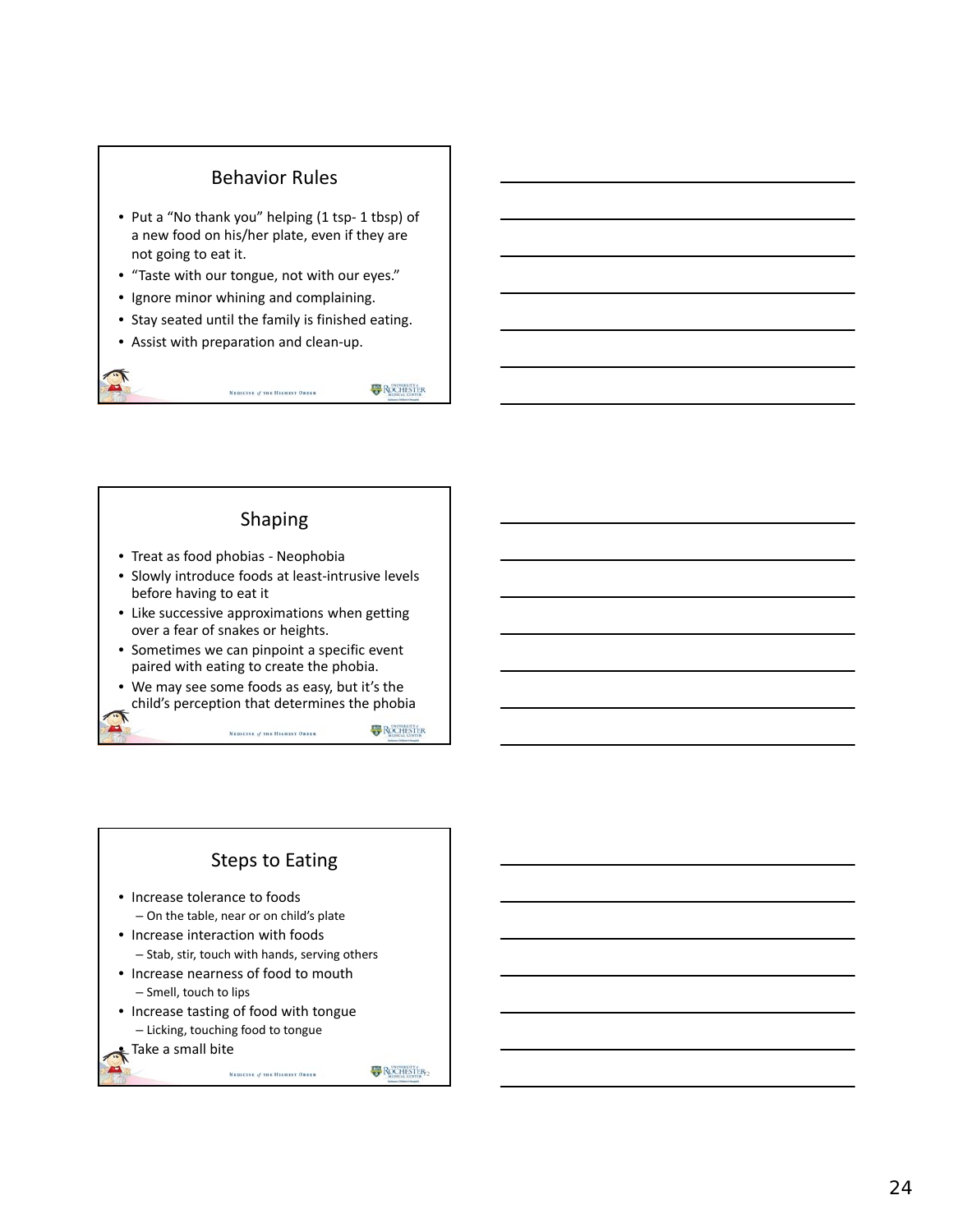

#### Shaping ‐ Case Example Ct'd

- OP lasted 12 months, (1/mo)
- Some follow‐through at home
- She had more tantrums at home than in therapy
- Her terminal goal was chicken strips
- Also added all previous foods into diet now had a variety of chicken she could eat, and could go out to eat with her family

MEDICINE of THE HIGHEST ORDER

#### Fading

- Slow introduction of volume of food presented, changing cups or plates, to different seating
- Helps with kids who are rigid and have set preferences
- Similar to shaping in that both involve a slow progression to move towards appropriate eating

MEDICINE of THE HIGHEST ORDER

- With shaping, you change the response
- With fading, you change the stimulus

ROCHISTER,

ROCHISTER,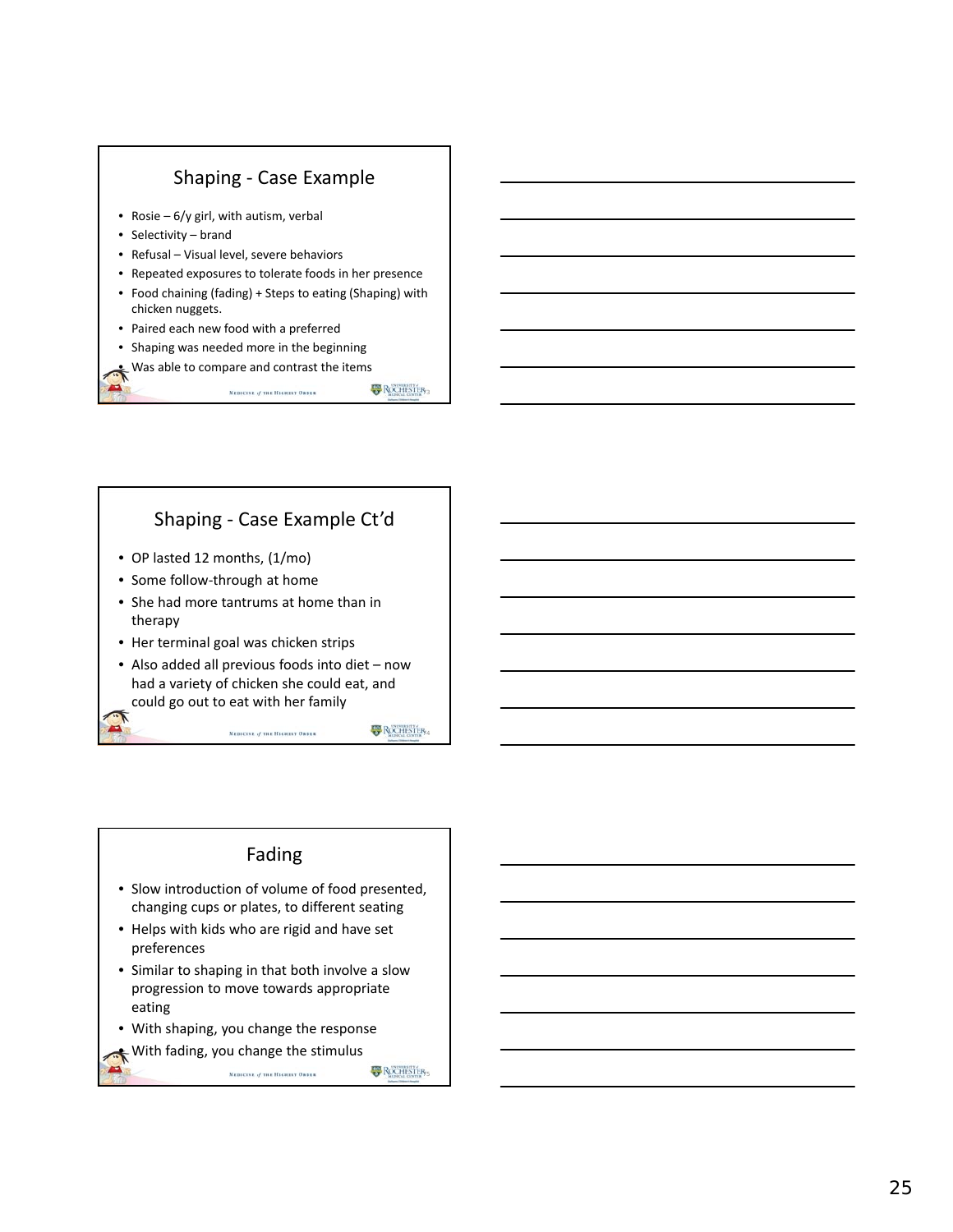#### Food Chaining

- Food chaining uses fading to introduce new foods.
- Pair preferred foods with similar, but different foods (e.g. plain cheerios with honey nut cheerios)
- Continue to pair different flavors, or different brands to expand the repertoire of a preferred food.

MEDICINE of THE HIGHEST ORDER

ROCHISTER,

**ROCHESTER** 



– Baked chicken – Grilled chicken

 $\overline{A}$ 

MEDICINE of THE HIGHEST ORDER

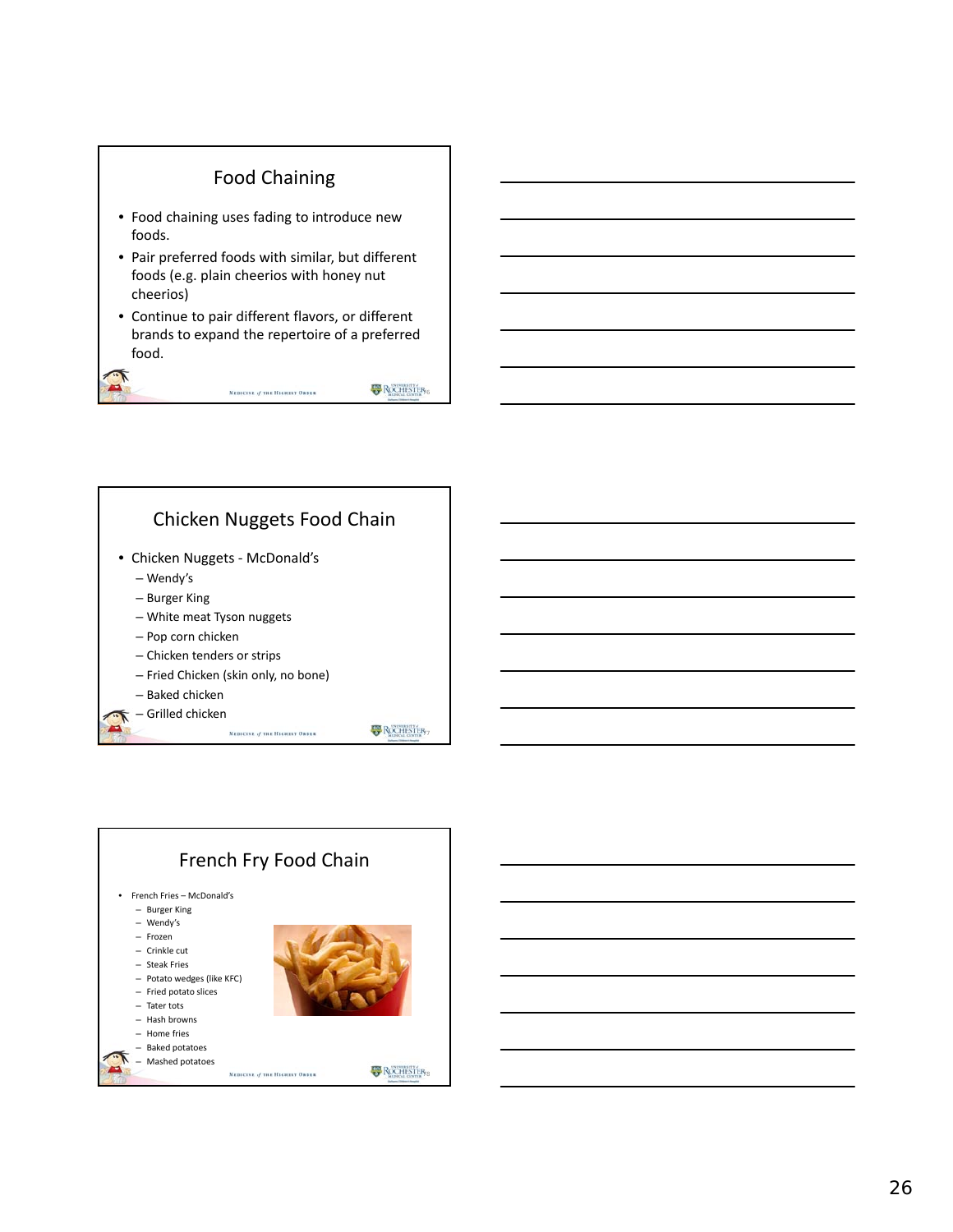

# Fading – Case Example

- Edward ‐7 y/o boy, Moderate autism, non verbal
- Severe refusal including aggression
- Texture specific crunchy, carbs mainly
- 2<sup>nd</sup> admission to Day treatment
- 8 week program

MEDICINE of THE HIGHEST ORDER

**B** ROCHISTER<sub>SO</sub>

# Fading ‐ Case Example, Ct'd

- Used crunchy veggies (carrots, raw peppers, lettuce)
- 3 trials a session, one step per session. 1 food at a time
- Had to touch the food five times in a row, then got a one minute break with preferred toys.
- Used HOH as necessary
- Moved to next step when successful across 4 trials
- When offered peppers, he did the kiss step on his own
- Each food took less time to acquire than the 1 before.

**B** ROCHESTER<sub>31</sub> MEDICINE of THE HIGHEST ORDER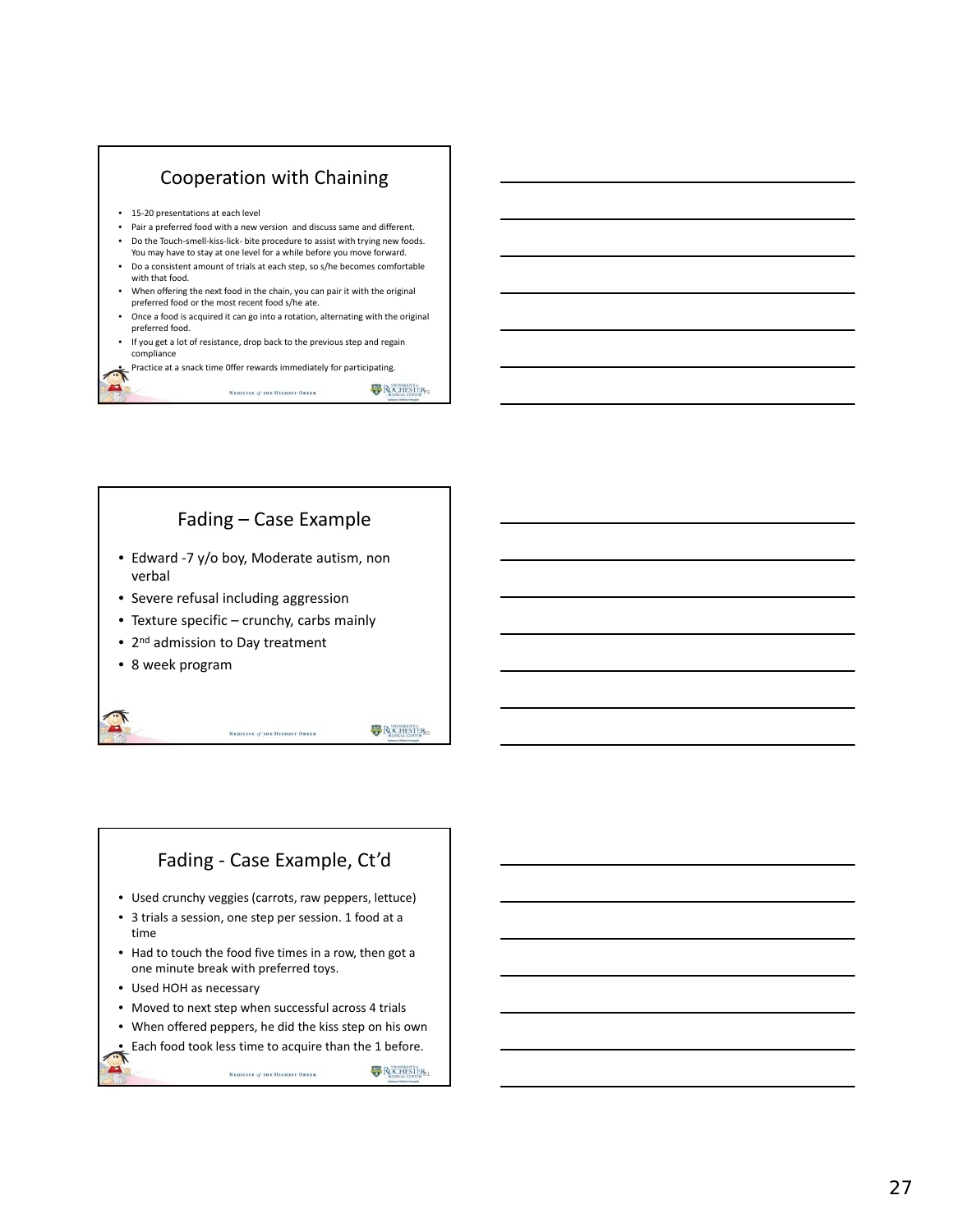

Characteristics of Reinforcement

MEDICINE of THE HIGHEST ORDER

- Contingent applied just to target behavior
- Specific child should know exactly what behaviors to emit and what will happen
- Reasonable relatively easy to complete
- Immediate as soon as behavior occurs
- Value must be worth the effort to earn
- Each time reward each instance of behavior

#### • Use reminders – Charts, PECS, etc

MEDICINE of THE HIGHEST ORDER

**B** ROCHESTER<sub>3</sub>

**B** ROCHESTER<sub>82</sub>

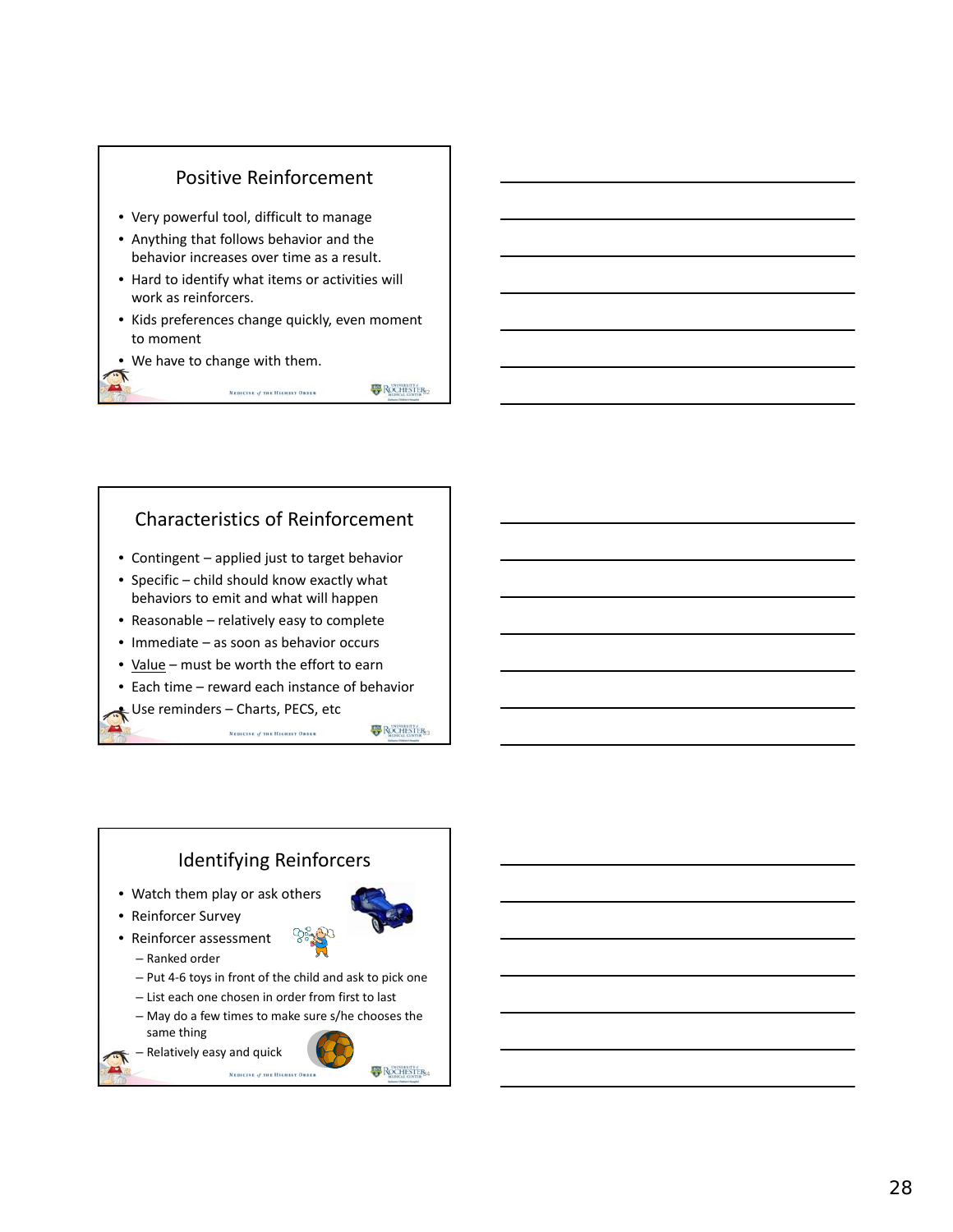#### Common Questions?

- Why don't sticker charts work?
- Rewards work for a little while and then stop.
- Child never consistently plays with the same thing.
- How do I chose a reinforcer if my child doesn't like to "play?"
- Why do I have to buy prizes for my child just to take a few bites?

MEDICINE of THE HIGHEST ORDER

**B** ROCHESTER<sub>55</sub>

**B** ROCHESTER<sub>6</sub>

#### Implications for Behavioral Strategies

- Address one goal at a time volume, variety, sitting, cooperation
- Give each strategy time to work Persist
- Don't give up on reinforcement Change with it
- Practice! The best chance of success is to make sure you practice at home every day using the strategies you learned in therapy.

MEDICINE of THE HIGHEST ORDER

# Research

- Research on feeding in ASD has increased over last 10 year.
- Applied Behavior Analysis (ABA) techniques
- Mostly done on day treatment or inpatient settings
- Involve extinction, punishment and reinforcement
- Successful with severe behavior disorders

MEDICINE of THE HIGHEST ORDER

**B** ROCHESTER<sub>57</sub>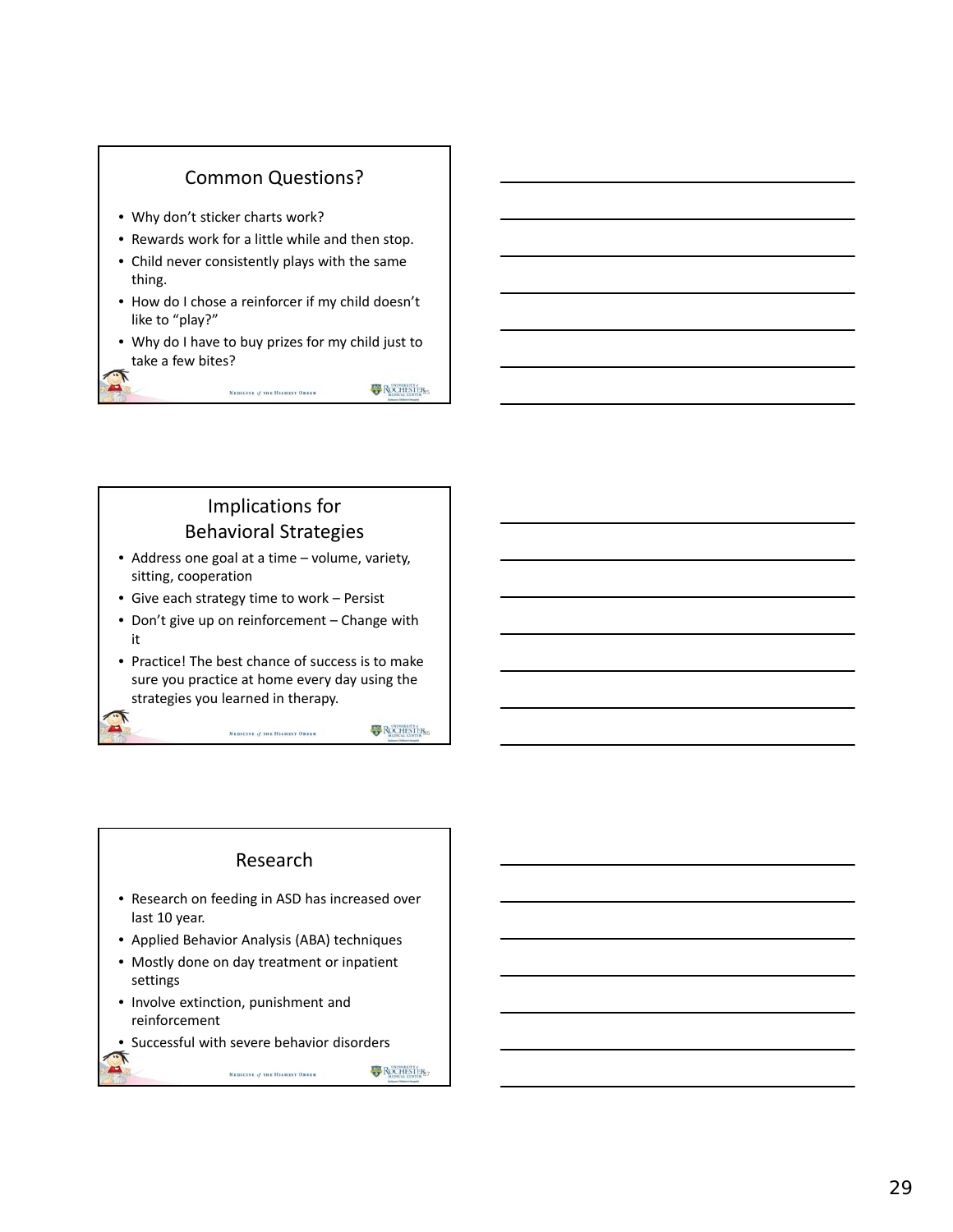#### Outpatient Research

- Minimal research conducted with shaping and food chaining techniques.
- Need to show there are other alternatives to intensive behavior problems.
- We are currently researching the effect that shaping has on increasing variety of foods.
- In conjunction with a school for young kids with disabilities.

MEDICINE of THE HIGHEST ORDER

**B** ROCHESTER<sub>53</sub>

## Kirch Developmental Center ‐ Feeding Program

- In the initial assessment the parent and child meet with a psychologist and a registered dietitian.
- Families will complete a 3 day food diary, which will be analyzed to make sure your child is getting all the nutrients they need. Information from this analysis will be used to guide food choices during treatment.
- May start with 4-6 sessions of therapy depending on needs of the child and family.
- Families would bring their child, preferred foods, and new/novel foods to try.

MEDICINE of THE HIGHEST ORDER

**B** ROCHESTER

### Kirch Developmental Center ‐ Feeding Program

- Strategies such as positive reinforcement, shaping and fading will be used to increase acceptance of new foods.
- Ongoing nutritional analysis to determine the foods your child need to improve their nutritional status.
- Provide homework so families can practice these strategies at home.
- Cost:
	- Feeding therapy may be covered by insurance, self ‐pay, or grant funding.

MEDICINE of THE HIGHEST ORDER

– Family should talk with their insurance company to determine what services are covered.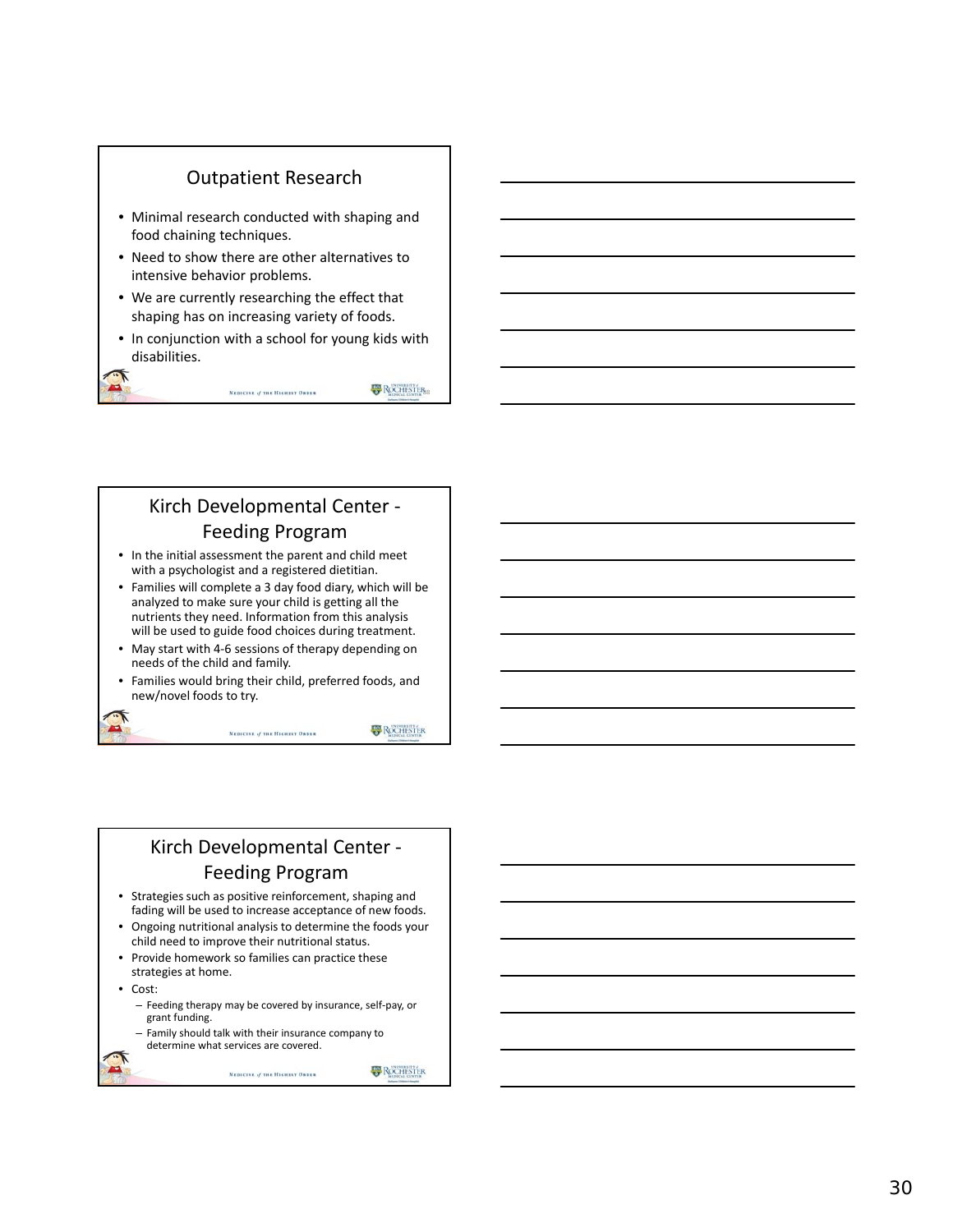

MEDICINE of THE HIGHEST ORDER

**B** ROCHESTER

**ROCHISTER** 

#### Summary

- Be supportive and empathetic with families work collaboratively to seek the best outcomes and improve the quality of life
- Multi‐disciplinary care is essential
- Establish appropriate structure and rules for mealtimes ‐ Make meals fun!

MEDICINE of THE HIGHEST ORDER



MEDICINE of THE HIGHEST ORDER

**B** ROCHISTER<sub>3</sub>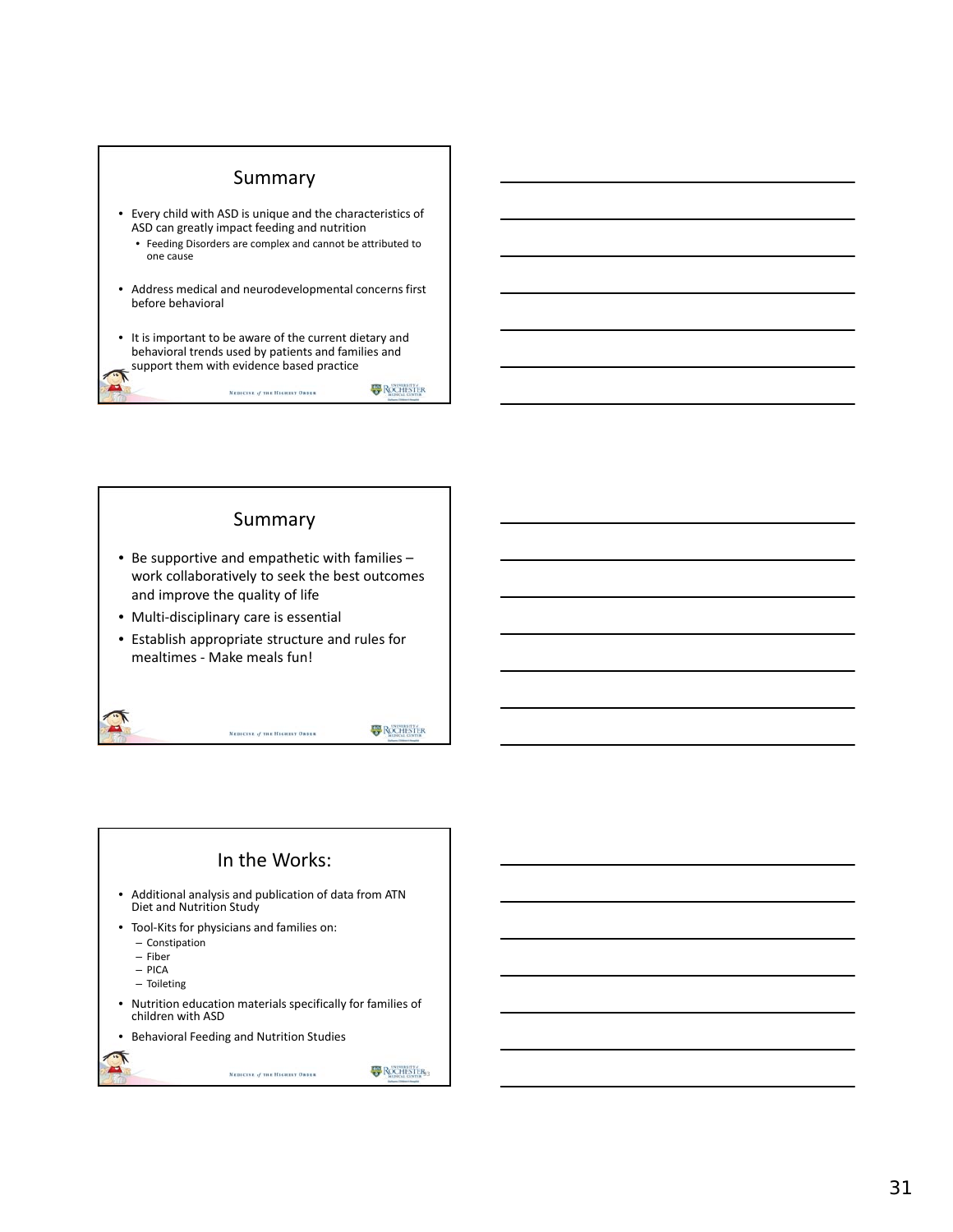